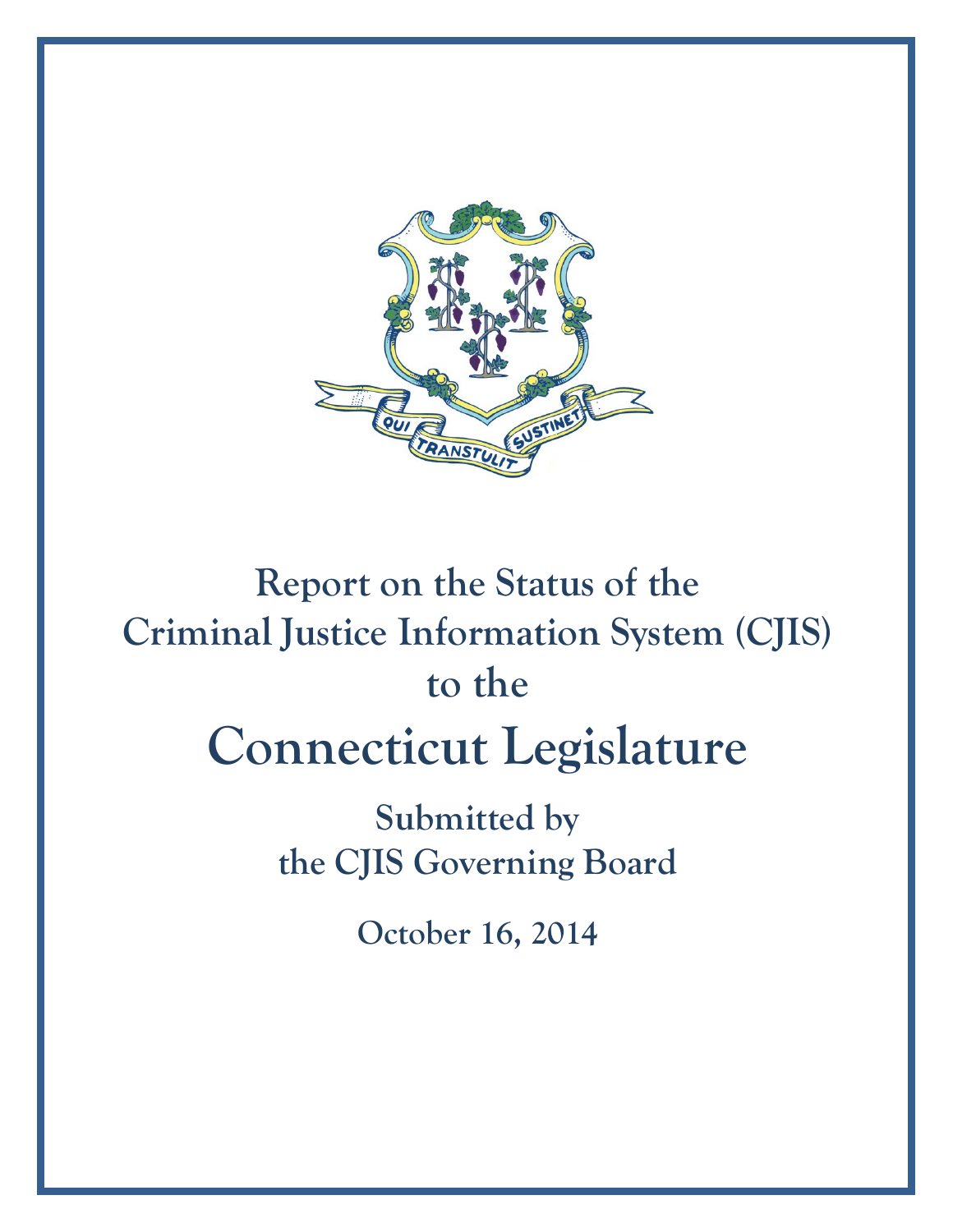Report of the Status of the Criminal Justice Information System (CJIS) to the Connecticut Legislature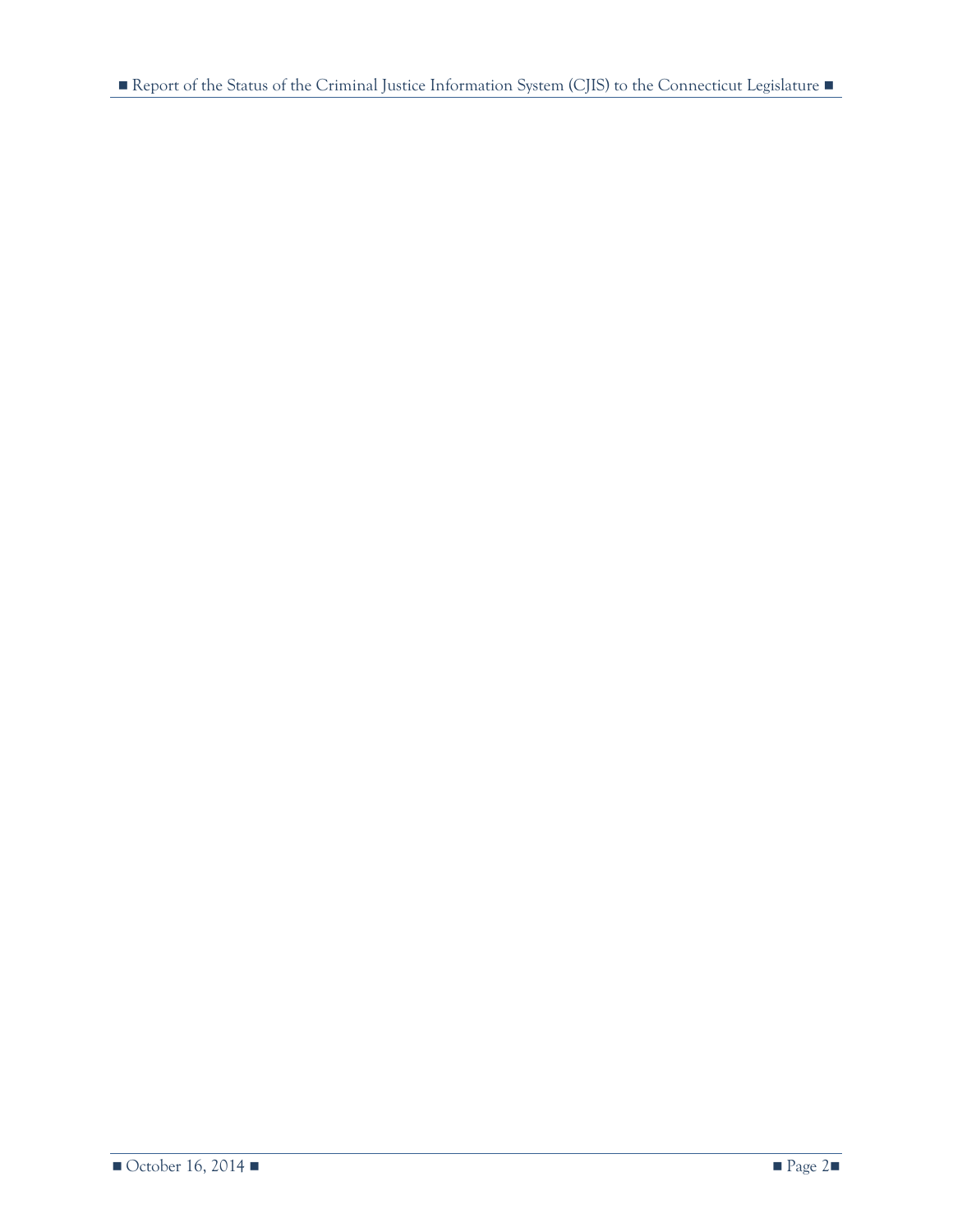# Table of Contents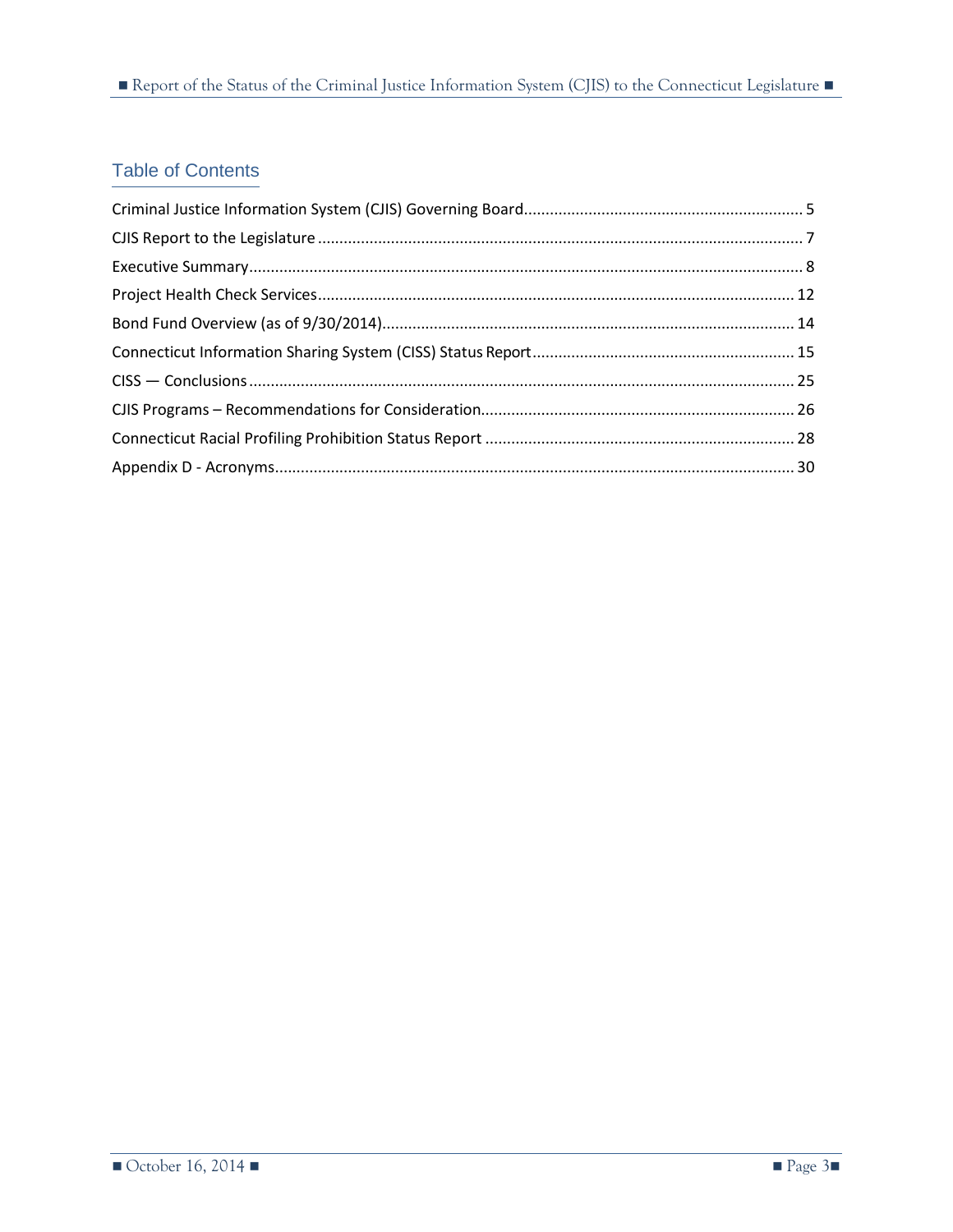Report of the Status of the Criminal Justice Information System (CJIS) to the Connecticut Legislature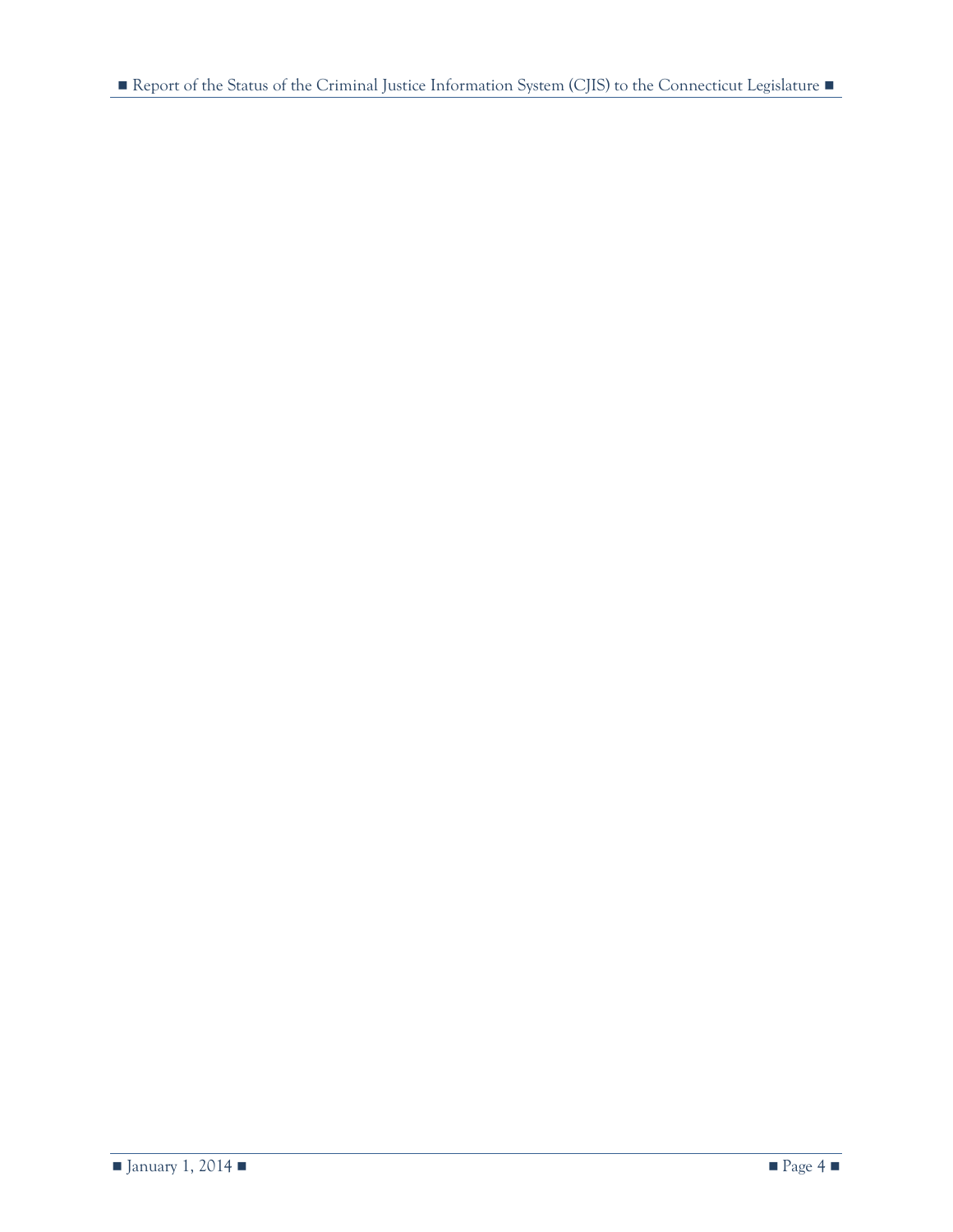# <span id="page-4-0"></span>**Criminal Justice Information System (CJIS) Governing Board**

# **Agencies and Members**

#### **Office of Policy and Management**

**Mike Lawlor, Under Secretary**  *Governor's Appointee and Co-Chair* Benjamin Barnes, Secretary

**Department of Administrative Services Donald DeFronzo, Commissioner** Mark Raymond, CIO, DAS-BEST (Designee)

### **Office of the Chief State's Attorney**

**Kevin Kane, Esq., Chief State's Attorney** John Russotto, Esq., Deputy Chief State's Attorney (Designee)

#### **Department of Correction**

**James Dzurenda, Commissioner** Cheryl Cepelak, Deputy Commissioner, (Designee)

#### **Department of Motor Vehicles**

**Melody Currey, Commissioner**  George White, Division Chief (Designee)

# **Court Administration and Operations**

**Judge Patrick L. Carroll, III Chief Court Administrator,** *Co-Chair*

### **Board of Pardons and Paroles**

**Carleton Giles, Chairperson** Richard Sparaco, Executive Director (Designee)

### **Connecticut Police Chiefs Association Richard C. Mulhall, Chief (Designee)** James Cetran, Chief (Designee)

### **Department of Emergency Services and Public Protection**

**Dora Schriro, Commissioner** Brenda Bergeron, Chief of Staff (Designee)

### **Division of Public Defender Services**

**Susan O. Storey, Esq., Chief Public Defender**  Brian Carlow, Esq., Deputy Chief Public Defender (Designee)

### **Office of Victim Advocate**

**Member TBD** Hakima Bey-Coon, Esq., Staff Attorney (Designee)

**Chairpersons and Ranking Members of the Joint Standing Committee of the General Assembly on Judiciary**

*Eric D. Coleman, Senator, Co-Chair (Designee TBD)*

*Gerald M. Fox, Representative, Co-Chair* Joe Verrengia**,** Representative *(Designee)*

**John A. Kissel,** *Senator, Ranking Member*

**Rosa C. Rebimbas** *Representative, Ranking Member*

### **CJIS Committee Chairs**

**Administrative Committee** Larry D'Orsi *Deputy Director, Criminal Matters Court Operations Division*

**Implementation Committee** Chief Richard Mulhall *Connecticut Police Chiefs Association*

# **Technology Committee**

Evelyn Godbout *Information Technology Manager Division of Criminal Justice*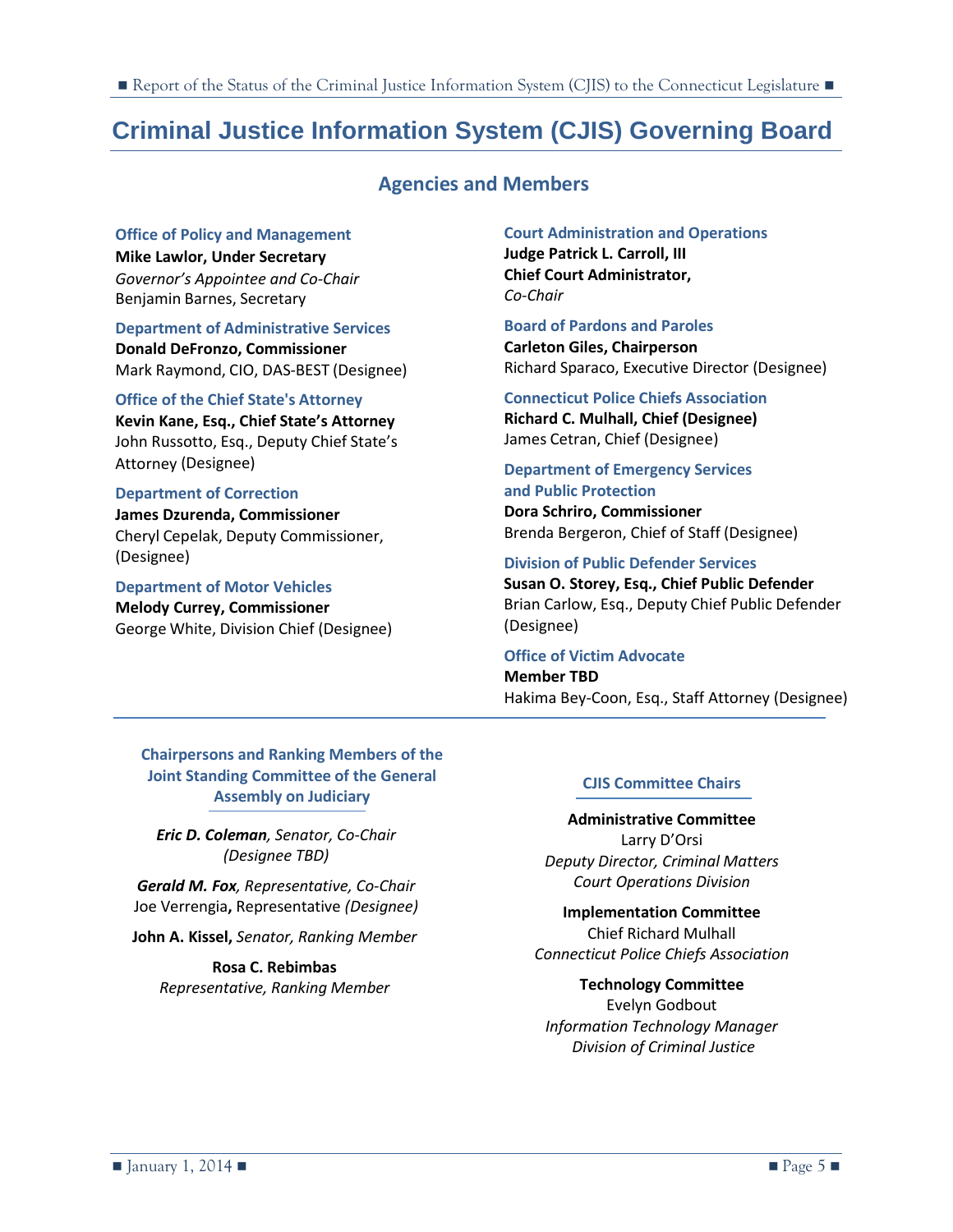Report of the Status of the Criminal Justice Information System (CJIS) to the Connecticut Legislature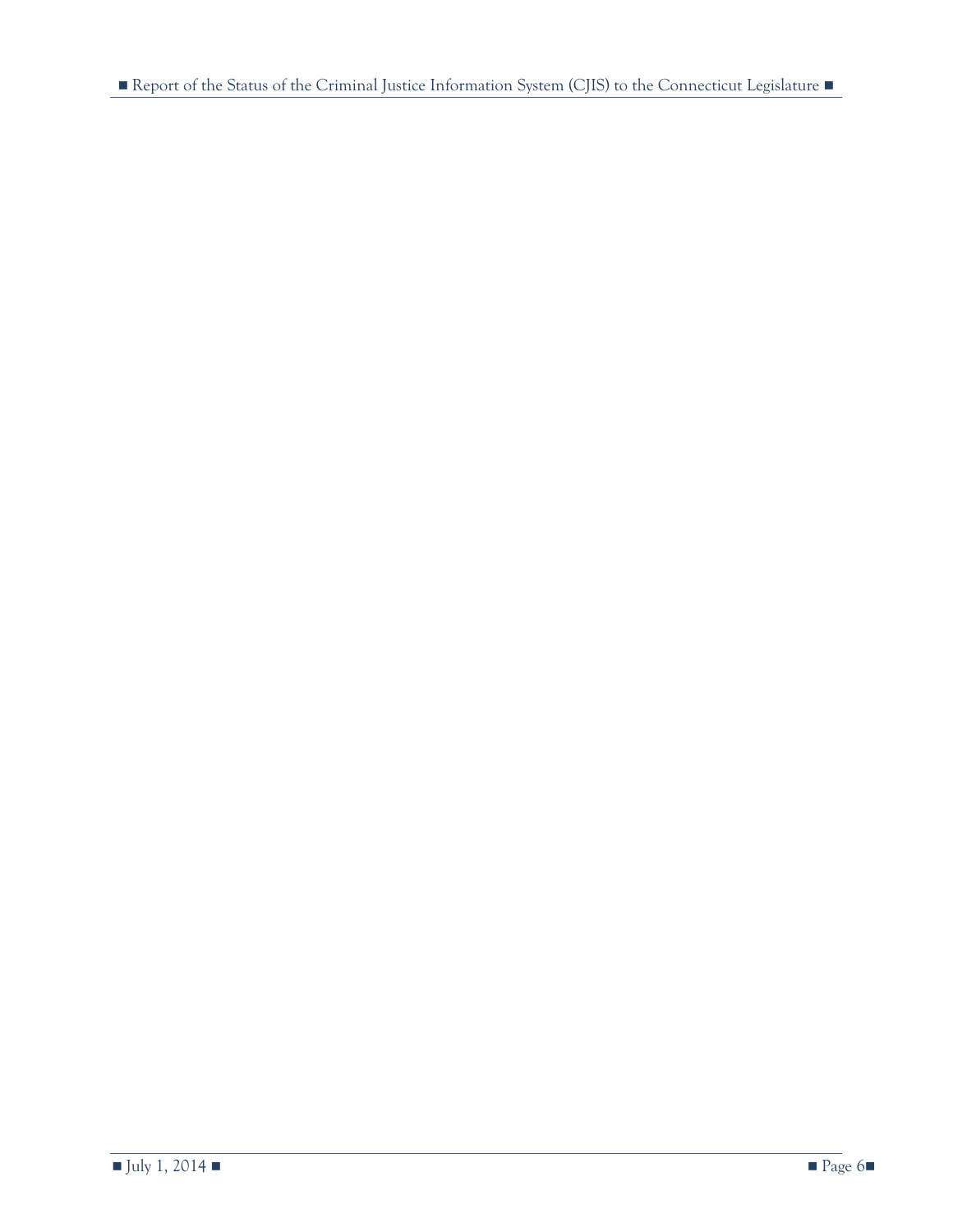# <span id="page-6-0"></span>**CJIS Report to the Legislature**

Connecticut's Criminal Justice Information System (CJIS) is the umbrella term for the agencies with criminal justice responsibilities to bring greater cohesion and effectiveness by improving the way they communicate and share information across system components, and how they manage data on crime and criminal offenders.

In 2007, influenced by the Cheshire home invasion, the state of Connecticut undertook a review of its current criminal justice process. As a result of that review, state of Connecticut Public Act 08-01 was passed. This act not only provided for change to the penal code, it also provided for change to the current criminal justice information sharing process in an effort to provide for a safer community for the citizens of the state.

As part of the changes put forth by P.A. 08-01 (later codified as CGS 54-142s), the CJIS Governing Board was charged with designing and implementing a comprehensive, statewide system to facilitate the sharing of information between all criminal justice agencies. A plan for a new information sharing system, the Connecticut Information Sharing System (CISS), was established.

The CJIS Governing Board is statutorily authorized to develop, plan, and maintain policies in addition to providing direction for the efficient operation and integration of criminal justice information systems, whether such systems service a single agency or multiple agencies (according to Connecticut General Statutes§ 54-142q(f)).

Information that is shared will be accessed only by authorized personnel in criminal justice agencies, according to the laws of the State of Connecticut and federal laws. CISS users accessing FBI data will be authorized by the CSO in accordance with the Management Control Agreement. Each user will sign an agreement pledging to honor the current security policy, and acknowledging the penalties that can be imposed for improper access, use or dissemination of FBI data. Users are required to complete a training program that includes instruction on the confidentiality of all shared information, the acceptable use of the information and the penalties associated with misuse of the information as imposed by the CSO or his/her designee.

This report is pursuant to Connecticut General Statutes (CGS), 54-142q. The Criminal Justice Information System (CJIS) Governing Board provides this report and directs the projects within this report in order to meet the CJIS goals.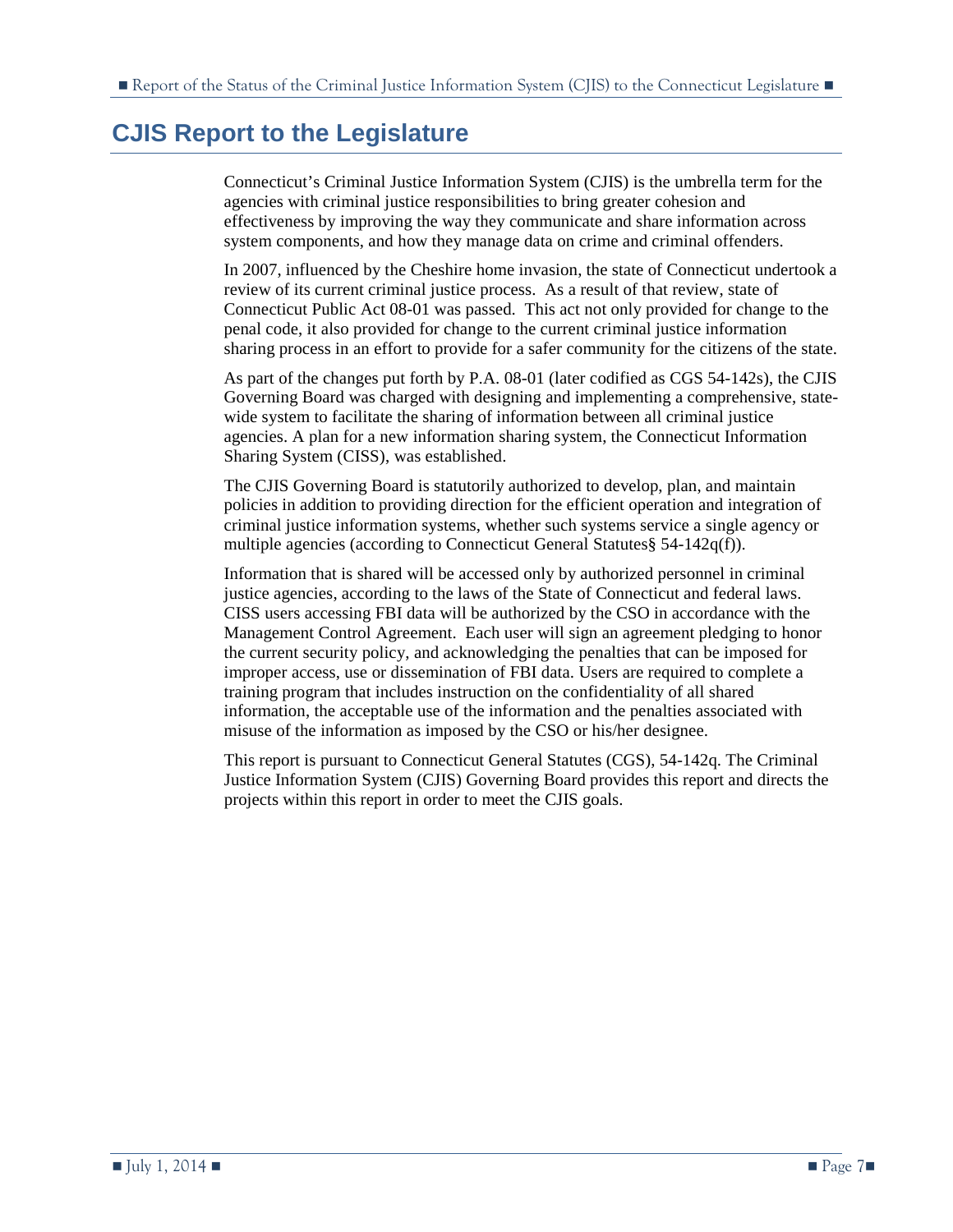# <span id="page-7-0"></span>**Executive Summary**

# **Update on CJIS Projects**

CJIS has made progress with the [Connecticut Information Sharing System \(CISS\)](#page-14-1) and [Connecticut Racial Profiling Prohibition System.](#page-27-1) The CJIS team continued to work diligently to prepare for the deployment of Phase I of the Connecticut Information System (CISS).

CJIS, Xerox, and stakeholders worked together on an approved release plan for Search and Wave releases that confirmed deployment, testing, and training plans, tasks and responsibilities. Working with Xerox, CJIS will complete requirements and demonstrate prototypes for the SR1 user interface.

For [Search Releases,](#page-15-0) the CJIS team loaded the replication of more than 2.6 million Department of Correction (DOC) inmate photos and the replication of DOC Visiting History file. CJIS also added data to the Paperless Arrest Warrant Network (PRAWN) and Offender Based Information System (OBIS) replicas.

The CJIS Business team and Public Safety Liaison created a user interface (UI) business requirements mock up for the results pages for Search Release 1 (SR1). They completed the layout of the fields for the Paperless Re-Arrest Warrant Network (PRAWN), and the Offender Based Information System (OBIS), for the user interface. Work will continue with stakeholders to obtain their feedback on the user interface.

CJIS continued requirements gathering on the CISS Information Exchange Workflows for upcoming [Waves.](#page-17-0) The CJIS Business team completed requirements for collecting submission of infractions paperwork from law enforcement records management systems for the Information Exchanges.

To improve criminal justice community education on the CISS security model, CJIS and Xerox held two presentations on Global Federated Identity & Privilege Management (GFIPM) for interested stakeholders.

CJIS documented requirements necessary to capture and process Incident Arrest data and other forms that need to be organized and electronically submitted. The considerations were used to develop base business requirements for the stakeholder community.

Progress was made on the [Records Management System \(RMS\)](#page-18-0) Network for connecting RMS systems to CISS. Connecticut Police Chiefs Association (CPCA), CJIS and BEST technology teams are installing and configuring routers on the Public Safety Data Network (PSDN) to support CISS Information Exchanges with Law Enforcement Agencies (LEAs). As a benefit to the community, this new network supports a highspeed data transmission using selectable committed information rates, FBI compliant data encryption and quality of service (QoS). This advanced enterprise level network functionality benefits the CJIS community by providing a reliable and secure data communications and network transport. The CJIS Technical team will continue configuring Local Area Network (LAN) access at local LEAs. CJIS now has fifty-four of the ninety-two town routers configured and ready for use by CISS when the application goes live for its first release.

In the development and technology side, the CJIS Technical team has been busy with several projects. They rebuilt the infrastructure for the replication process in order to improve performance and they are in the process of building the programs needed to connect CJIS agencies and their vendors to CISS.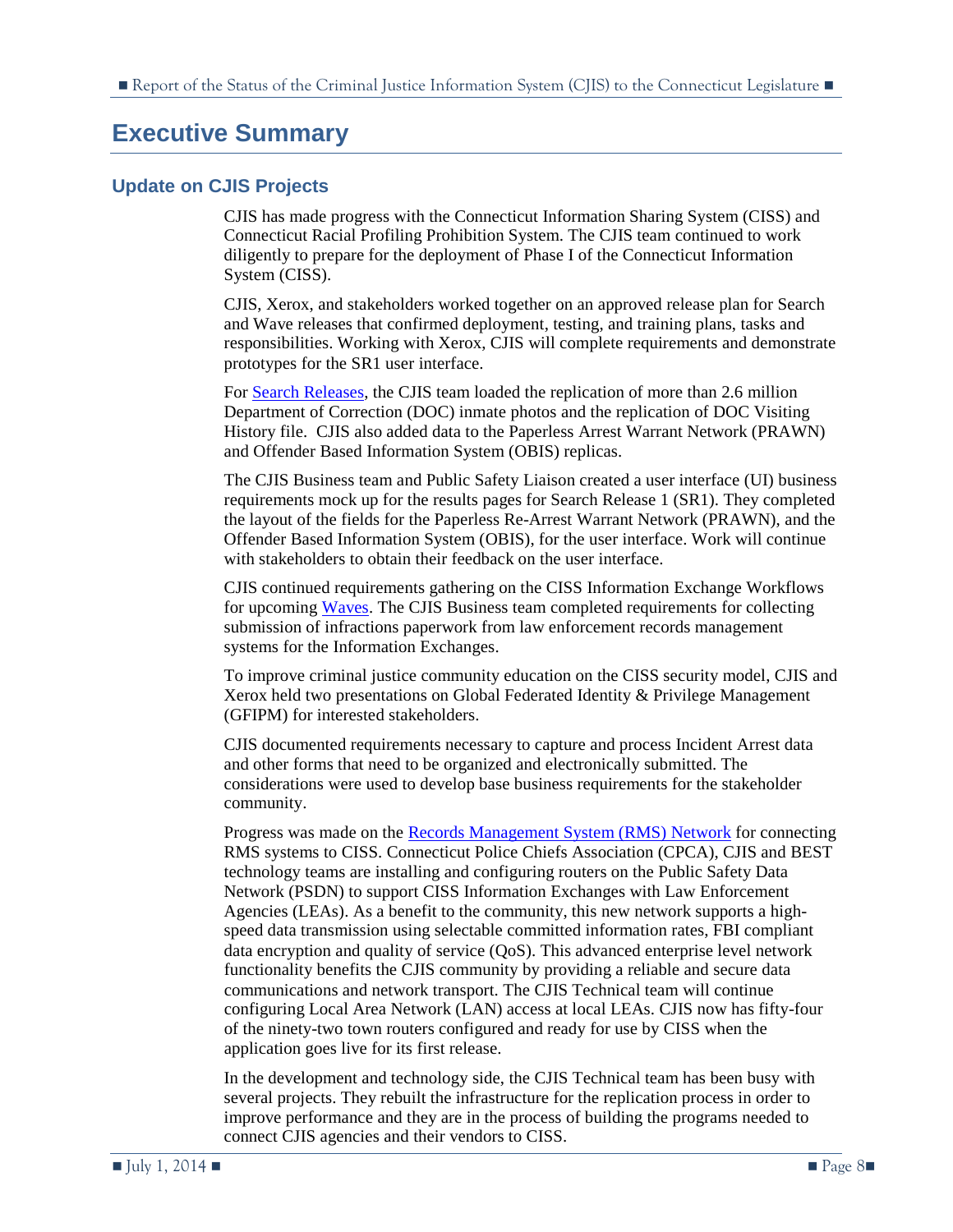The CJIS Technical and Business teams continue development on the **Record** [Management System \(RMS\)](#page-17-1) Certification. There are three participating pilot vendors, Hunt Computer Systems, KT International and Tri-Tech Consulting Group working with the CJIS teams with additional vendors scheduled to participate after the pilot. The result of this pilot is the development of a draft project charter, work plan containing objectives, milestones and target dates for the code development, testing and implementation of connectivity to CISS.

The CJIS Technical team also met with the Judicial Technical team and introduced the iZone Application Programming Interface (API). The [iZone API](#page-18-1) will be the tool that will give CJIS agencies the ability to (connect) consume and also publish data to and from other CJIS agencies through CISS.

CJIS reviewed the agency user interface (UI) with Judicial (JUD) and additional project planning efforts to develop the agency portal and integration zone (I-Zone) components have also begun. Judicial completed a second review of the Agency Interface Build-Out Charter, which will be a template for other agency charters.

The [Connecticut Racial Profiling Prohibition System](#page-27-1) is now in production with CJIS providing technical support and maintenance. A preliminary report was released by the Institute for Municipal and Regional Policy (IMRP) of Central Connecticut University on September 11, 2014, with a more inclusive report due out in January 2015.

The CJIS Operations team working with the Project Management Office (PMO) and the CJIS Technical team implemented [Microsoft Project Server](#page-16-0) to enable all CJIS projects to be maintained in one location, managed as a portfolio that will provide dashboards with key performance indicators to CJIS management and CJIS stakeholders. These dashboards will be available individually to each stakeholder and have that agency's plan, tasks, dates, and risk and issues with tracking.

The Offender Based Tracking System (OBTS) and CT Impaired Driver Records Information (CIDRIS) programs are in maintenance mode.

All of the above projects are discussed more fully in the pages that follow.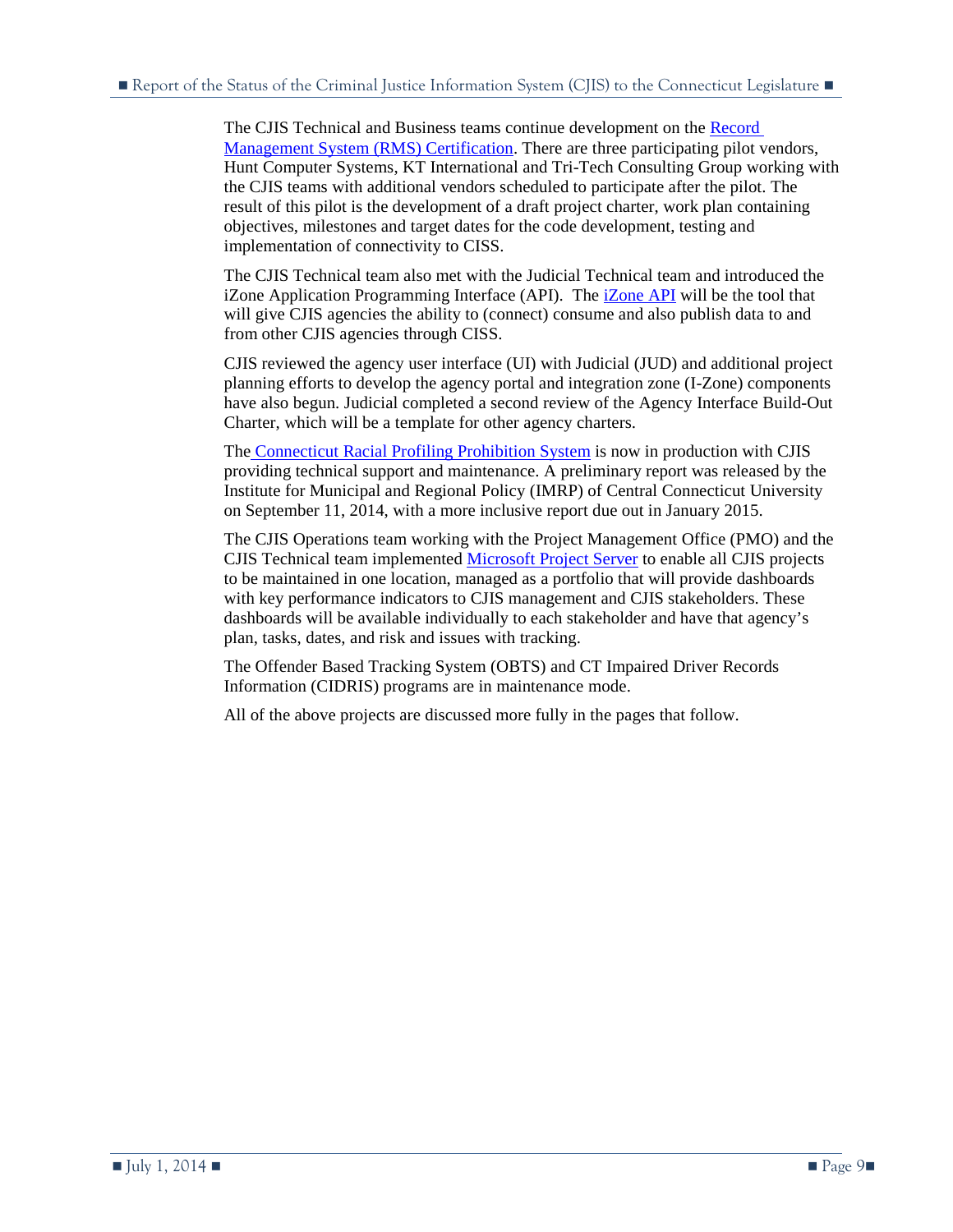# **CJIS Critical Issues and Risks with Mitigation Strategy**

There are critical issues and risks that will need to be addressed in order for the CISS project to move forward effectively and in a timely manner.

### **Risk 1**

The uncertainties of whether CISS will be able to receive, transmit, or store "FBI data" and its relationship to the CJIS Security Policy has caused and potentially will continues to cause significant delays and risk to the project. Commissioner Schriro submitted a signed Management Control Agreement (MCA) to the FBI for their review in order to designate CJIS as a Non-Criminal Justice Agency which would allow CJIS to receive and transmit FBI data on behalf of CJIS agencies.

### **Impact**

If CJIS is not designated as a Non-Criminal Justice Agency, then the CISS project cannot receive and transmit FBI data. The CISS project will not be able to move forward in a manner that brings the critical information needed by the CJIS agencies including Local Law Enforcement. This will change the cost/value equation significantly.

### **Mitigation**

Commissioner Schriro submitted a signed Management Control Agreement (MCA) to the FBI for their review. The CJIS Governing Board approved the FBI Security Policy and the Connecticut State Security Policy. These efforts will move FBI to designate CJIS as a Non-Criminal Justice Agency.

### **Risk 2**

The state needs to hire a durational project manager.

#### **Impact**

Lack of program oversight by a durational project manager negatively affects the CISS project in several ways, including:

- CISS project oversight in managing day-to-day project work and decision making
- CISS team's ability to effectively communicate project information and coordination with stakeholders
- Communication reporting and decision making between CISS team and CJIS Governing Board

### **Mitigation**

The state and OPM continue to search for a durational project manager. After reviewing resumes submitted in July, it was determined that there was no suitable candidate. The position was reopened and we received seventeen candidates and interviewed five. However, none met the needs of the position. We are now reviewing new strategies for attracting new candidates.

# **Risk 3**

The late hiring of state positions, filling important positions with contractors, and not converting these to state positions presents risk to the project plan and the long-term support and stability of CISS.

### **Impact**

The primary element for success is to have a talented pool of dedicated and skilled CJIS Governing Board personnel. The CJIS team has hired consultants to do the work. If the eighteen people are not hired, much of the domain knowledge during the build of CISS will be lost when the consultants leave.

### **Mitigation**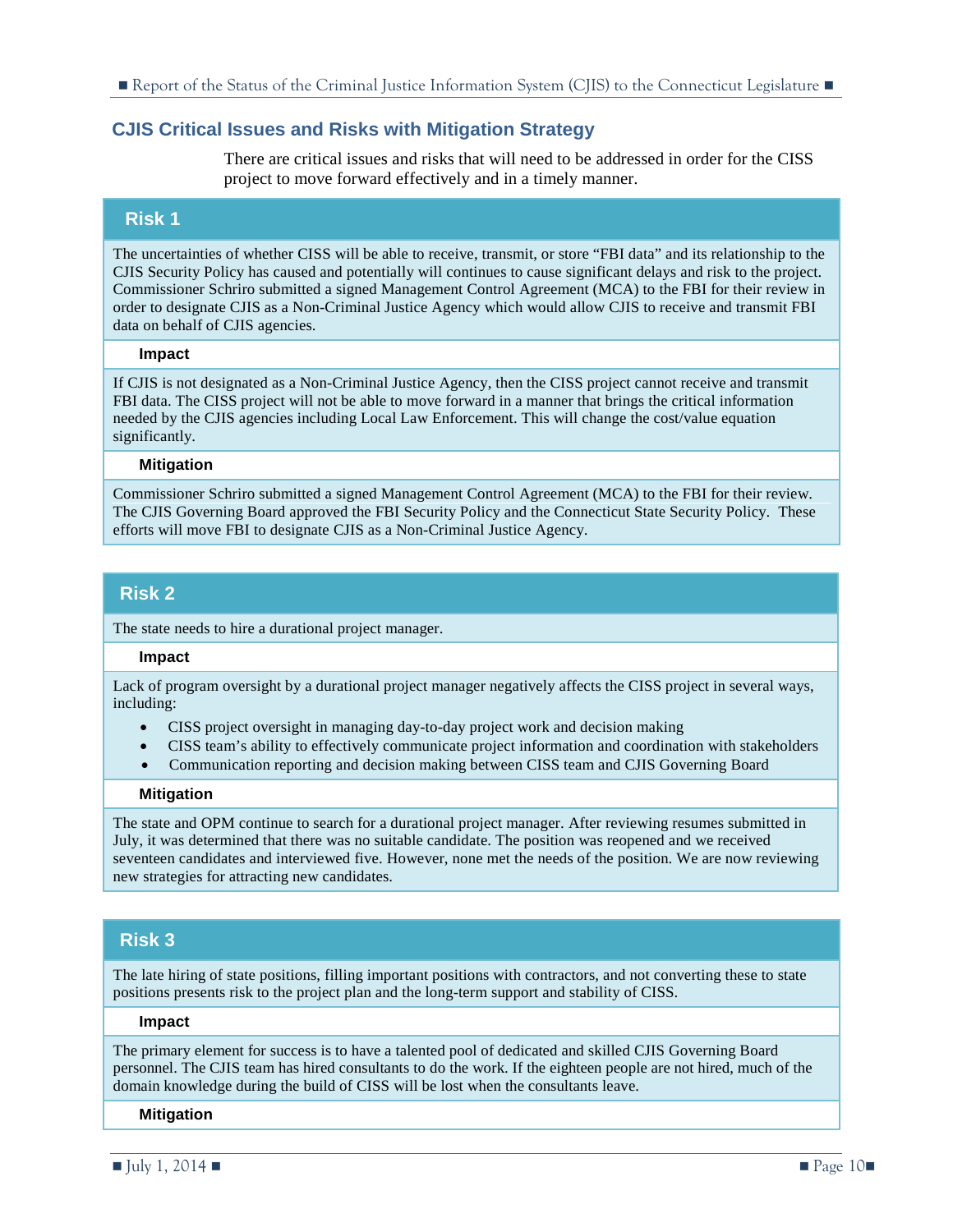After CJIS met with DAS, DAS-BEST and OPM, there was an agreement to open all eighteen positions. We have ranked the order of hiring needed and we are working to open these positions but have encountered delays.

While the funding today comes from the inmate phone revenue, this revenue source is under discussion for changes by the FCC. [Funding for the state staffing for the CISS project might be in jeopardy.](#page-24-1) Recent rulings have removed the ability to derive revenue from interstate calls. A change to how intrastate calls are handled (removal slated for first quarter 2015) would have a significant impact to the funding of the program. This source of funding reduction will have a substantial impact on the staffing levels.

The legislature needs to consider this risk and provide for an alternate source of funds.

The CJIS Governing Board will have to consider other alternatives such as; 1) hiring consultants, 2) outsourcing the application maintenance to a vendor, or 3) creating a hybrid environment where we have state employees and consultants filling the required positions.

We need to hire people who have the right skill set and experience with large, complex, multi-million dollar, multi-year projects. We also need to offer salaries close to market rates in order to be successful.

### **Risk 4**

Stakeholder agencies are concerned about meeting time frames set by CJIS for CISS implementation. These concerns stem from:

- Lack of agency resources to integrate with CISS
- Conflicts with seasonal agency work and the CISS schedule

#### **Impact**

The CISS project will experience significant schedule delays, increased costs, changes in scope, vendor issues and potentially have gaps of critical data that CISS is required to provide to our information consumers.

### **Mitigation**

CISS has assembled a team to collaborate with stakeholders composed of a project manager and business and technical leads who will work with each agency to address their concerns individually and find a win-win solution that brings a significant positive net benefit to that agency. This includes bringing in resources to help with the integration, providing financial assistance on a case-by-case basis, and using a governance process to help resolve issues.

### **Risk 5**

Because contract change negotiations between the state and Xerox remain incomplete, Xerox has significantly reduced its staff. As a result, Xerox is unable to effectively perform the work needed to build, test, and implement CISS.

#### **Impact**

Xerox's significant reduction in staff has almost halted the progress in the completion of the four technical platforms where CISS will reside and has considerably slowed the development of the Search Releases and Information Exchanges. As a result, the project timeline and scope has changed. The delay increases the project costs and stakeholders' confidence in the project is deteriorating.

### **Mitigation**

The Office of Policy and Management (OPM), the Governing Board Co-Chairs and the Executive Director are working with Xerox to finalize the contract as soon as possible. Xerox proposed a Release Plan that was validated by CJIS and the stakeholder community. This plan will be incorporated in the Contract Amendment.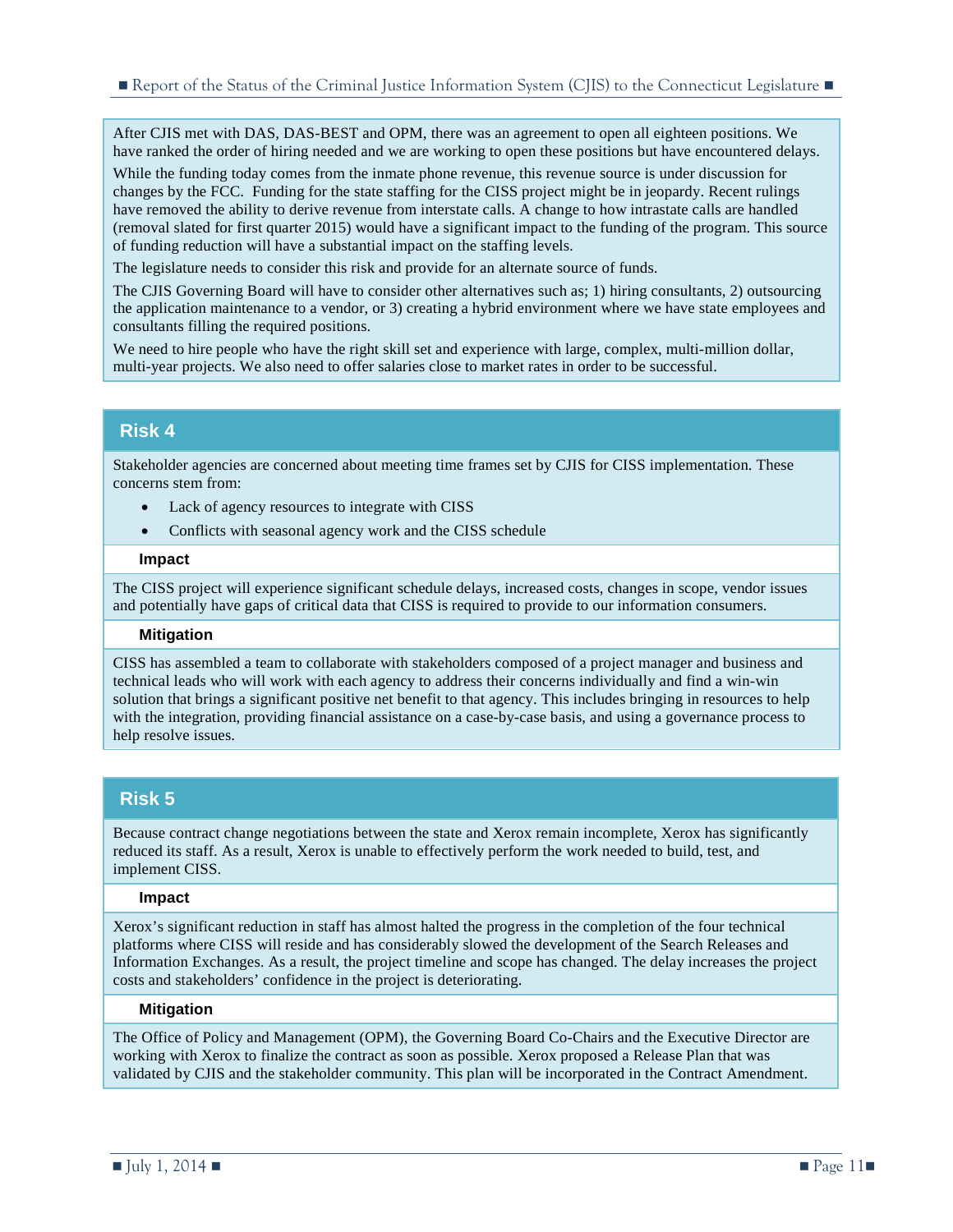# <span id="page-11-0"></span>**Project Health Check Services**

In September, the CJIS Governing Board issued an invitation to bid (ITB) through DAS Procurement to companies who specialize in health check services. After receiving bids, the CJIS Governing Board hired Qualis Health to provide project health check services for the CISS project. Project health checks are snapshots of the status of a project at a point in time and are typically performed at key milestones or when issues are noted. Project health check offers an objective assessment of how well the project is performing in substance against stated objectives and in accordance with relevant processes and standards. The Qualis project health check will be performed quarterly and the findings will be presented at the CJIS Governing Board meetings.

Qualis Health is a nonprofit Health Check Services organization with a twenty-year track record in information technology consultation. Qualis specializes in quality assurance, independent verification and validation, and strategic advisory services. As part of their agreement, Qualis will deliver the following:

- Produce a quarterly Project Health Check Services Report.
- Perform a review of the current CJIS Governing Board organizational chart (staffing).
- Personally present the findings of the quarterly report at the CJIS Governing Board Quarterly meetings.
- Join in bi-weekly CJIS Governance Committee Meeting conference calls to address issues, risks, and action items.

Qualis Health's methodology provides a data driven approach to measuring the project's health. Qualis sends a fifty-five question survey (Appendix B) to Subject Matter Experts (SMEs) from each agency, the CISS Project Management Office, and Xerox for each report. Each quarter, the survey, with the same questions, will be sent to the same SMEs. This allows project progress to be marked by the stakeholders, removing the subjectivity of the interviewer. The survey was comprised of questions derived from the following twelve categories:

- Scope
- Development
- User Involvement
- Organization
- Oversight
- Project Management
- Project Controls
- Implementation
- Contractor Performance
- Technology
- Alignment to Vision
- **Measurement**

Survey respondents were asked to evaluate each question on a 1 to 4 scale:

- 4 Strongly Agree
- $\bullet$  3 Agree
- $\bullet$  2 Disagree
- $\bullet$  1 Strongly Disagree
- N/A could be used for both "Not Applicable" or "Not Sure"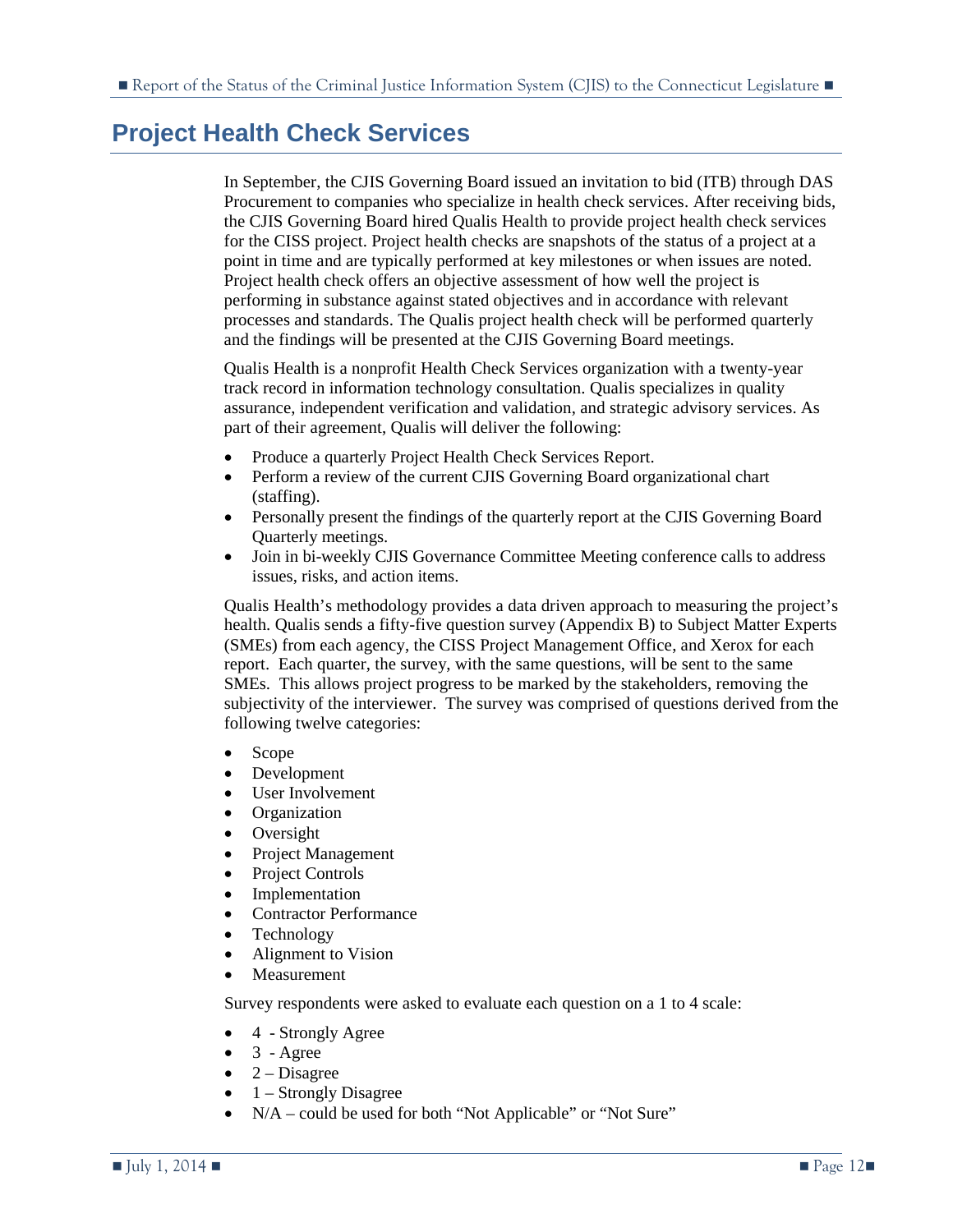In each report, Qualis will identify project issues and risks as well as strengths that should be continued. The recommendations will help guide the Project Management Office (PMO) in addressing weaknesses and risk with the intent of gains in overall project health.

The first baseline report, which came out in November, showed that the project has many strengths. Almost all respondents indicated they saw great value in the project and generally people feel informed and involved. Many stakeholders expressed optimism about what they have seen from the PMO recently. On-site visits from the PMO and clearer communications in recent weeks have started to have a positive impact on the project.

Qualis sited stakeholder data sharing and limited resources as project risks, and PMO trust (defined as a perception of both a lack of transparency and inconsistent information from the PMO), communication and access to documentation as issues that CJIS can mitigate immediately.

The Overall Project Health score for this baseline report is 2.54, which on a scale of one to four is just above average. This score was calculated by averaging agency responses across all category scores. Having an unsigned Contract Amendment kept some

responses lower than they normally would have been. Once the amendment is in place, the responses are expected to improve.

Qualis Health has chosen to employ a tool for this project that displays a snapshot of the project's overall health (see [Figure 1\)](#page-12-0). This figure will be presented in the Executive Summary of each report. Qualis Health sent surveys to the ten partner agencies. The results from the survey were grouped into three main project areas: scope, time, and resource. The ideal project should be an equilateral triangle, extended to the outer level (4.0) on the scale. As



<span id="page-12-0"></span>

depicted in the figure, this project is very close to an equilateral, meaning the project is balanced between scope, time, and resource (Scope value  $= 2.64$ , Time value  $= 2.49$ , Resource value  $= 2.47$ ). As the project health improves, the triangle will extend toward the outer levels. If any of the three main area values change, the corresponding triangle corner will move toward the center levels, making the triangle obtuse and thus unbalanced (unhealthy). This depiction keeps the project focused on the importance of project balance between project scope, time and resources, all of which are necessary to ensure a healthy project implementation. The next Project Health Check Report will be delivered in January, 2015.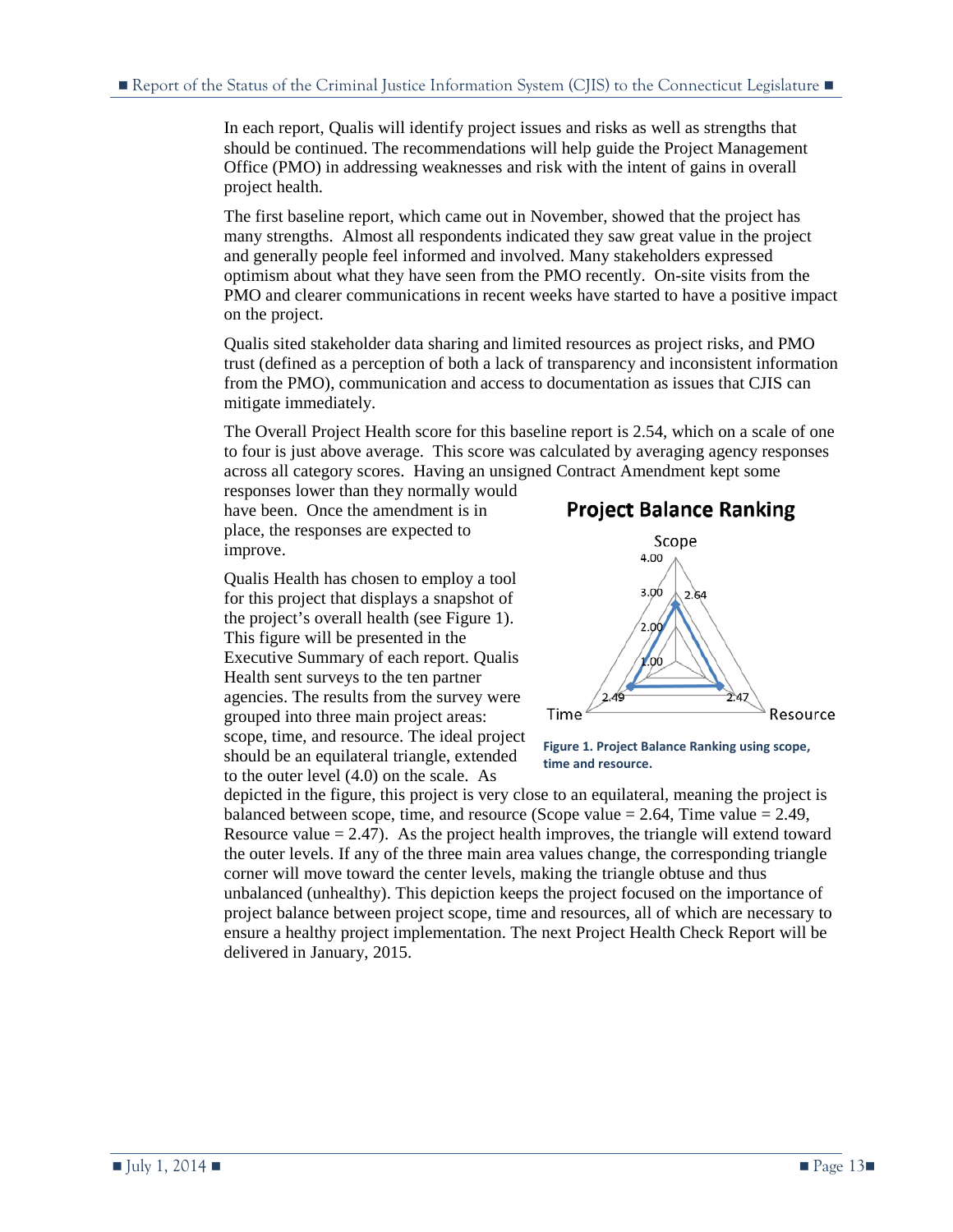# <span id="page-13-0"></span>**Bond Fund Overview (as of 9/30/2014)**

| <b>CISS Bond Fund Budget Summary</b>                                          |                       |                  |  |
|-------------------------------------------------------------------------------|-----------------------|------------------|--|
| <b>CISS Original Forecasted Budget</b>                                        |                       | <b>Totals</b>    |  |
| <b>CISS Original Forecasted Budget Commitment*</b>                            |                       | \$<br>24,090,000 |  |
| CISS Expenditures To Date 09/30/14                                            |                       |                  |  |
| <b>Budgeted Fiscal Year</b>                                                   | <b>Total Expenses</b> |                  |  |
| 2011/2012                                                                     | \$3,909,326           |                  |  |
| 2012/2013                                                                     | \$ 6,382,674          |                  |  |
| 2013/2014                                                                     | \$5,519,499           |                  |  |
| 2014 - 2015 (Year to date 9/30/14)                                            | \$871,594             |                  |  |
|                                                                               |                       |                  |  |
| <b>Total CISS Expenses from Bond Fund</b>                                     |                       | \$<br>16,683,093 |  |
| <b>Remaining Budget</b>                                                       |                       |                  |  |
| <b>CISS Bond Fund Dollars Remaining to Complete Project</b><br>as of 09/30/14 |                       | \$<br>7,404,907  |  |
| <b>Budgeted Ongoing Operational Costs</b>                                     |                       |                  |  |
| Internal CISS Support Staff as of 9/30/14                                     | \$5,415,976           |                  |  |
| Hardware/Software/Licenses Maintenance and Support as of<br>9/30/14           | \$9,216,658           |                  |  |
| <b>Total Expected Costs**</b>                                                 |                       | \$<br>14,632,634 |  |

The budget for the CISS project is currently on target. The approved funding for the CISS project is \$24,090,000 (this includes \$700K from the General Fund). Funding does not include operational funding from 2012 to 2015.

### **Note:**

\* Bond Fund is \$23,390,000 + \$700,000 from Connecticut General Fund = \$24,090,000 to match forecasted budget.

\*\*FY 2012 Operational Dollars of \$2.150 million not received based on original budget \*\*FY 2013 Operational Dollars of \$3.150 million not received based on original budget \*\*FY 2014 Operational Dollars of \$3.750 million not received based on original budget \*\*FY 2015 Operational Dollars of \$3.850 million not received based on original budget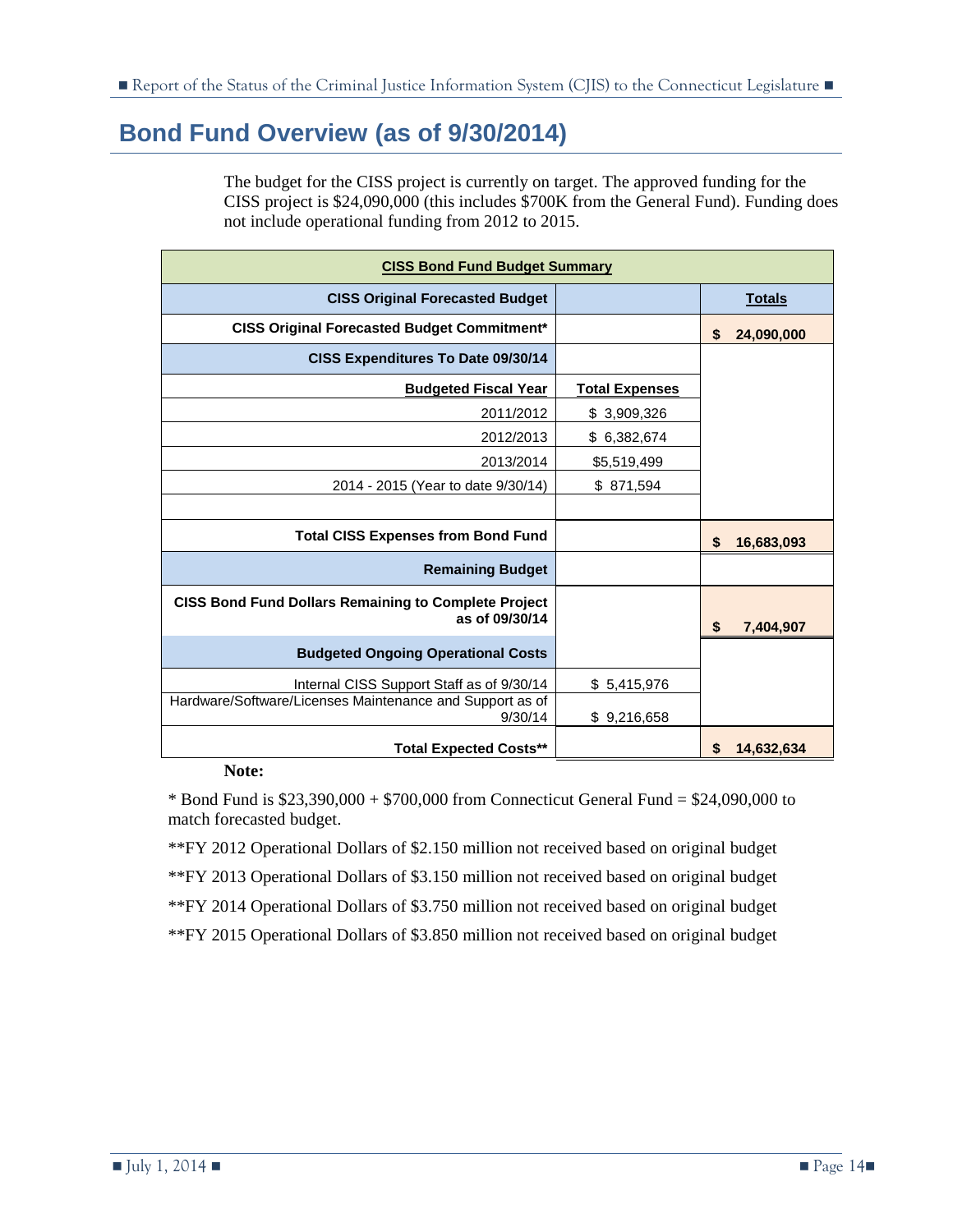# <span id="page-14-0"></span>**Connecticut Information Sharing System (CISS) Status Report**

# **CISS — Background**

<span id="page-14-1"></span>The Connecticut Information Sharing System (CISS) provides an integrated solution for the sharing of criminal justice information (CJI) within the Connecticut CJIS agencies, in full compliance with the current version of the FBI CJIS Security Policy<sup>[1](#page-14-2)</sup>. The State of Connecticut has commissioned the development of the CISS solution to enhance the information sharing capabilities of public safety and justice agencies throughout the state.

The State of Connecticut's vision is to create a scalable, service oriented architecture for the exchange of criminal justice information between justice and public safety agencies throughout Connecticut. This vision includes system-to-system information exchanges using standards-conformant message formats. This search will employ GFIPM claimsbased user authorization applied to control access to sensitive information as defined in federal and state policies.

This consolidated environment will enable the state's criminal justice agency systems to interact seamlessly using a common framework to send and receive data and documents. The Search solution will allow users to search for people, locations, events and property across all of the connected information sources from within a common portal.

# **CISS Key Accomplishments – Period Ending October 16, 2014**

### **CISS Wave 0, Version 1.6**

- Completed the improvements in the CISS technical infrastructure to be utilized within common Software Development Life Cycle (SDLC) platforms (Development, System Testing, User Acceptance Testing and Production). This has enabled key technical features needed such as Active Directory Domain Trust (allow ability for single sign-on across different systems from CISS), enabled rapid virtual machine provisioning and enabled the CISS Operations system administrators to use one management application suite to monitor/configure/administer all CISS systems for health.
- Created an off-site disaster recovery plan, purchased hardware, software and expect to have full deployment by January 2015. This will allow a disk-to-disk backup system for production that will be housed offsite as a means of disaster recovery.
- Completed the design and construction of clustered servers to support high availability requirements.
- Deployed redundant firewall appliances to support secure access to CISS environment.
- Installed Electronic Content Manager (ECM) for storage of documents, pictures and other media for CISS.
- Designed and tested patch, backup, and restoration management strategies for CISS systems.
- Installed Microsoft System Center's Data Protection Manager (DPM) for system backups and System Center Operations Manager (SCOM) software for the CISS Help Desk.

<span id="page-14-2"></span> <sup>1</sup> As of this writing the current FBI CJIS Security Policy is numbered 5.3:

<http://www.fbi.gov/about-us/cjis/cjis-security-policy-resource-center/view>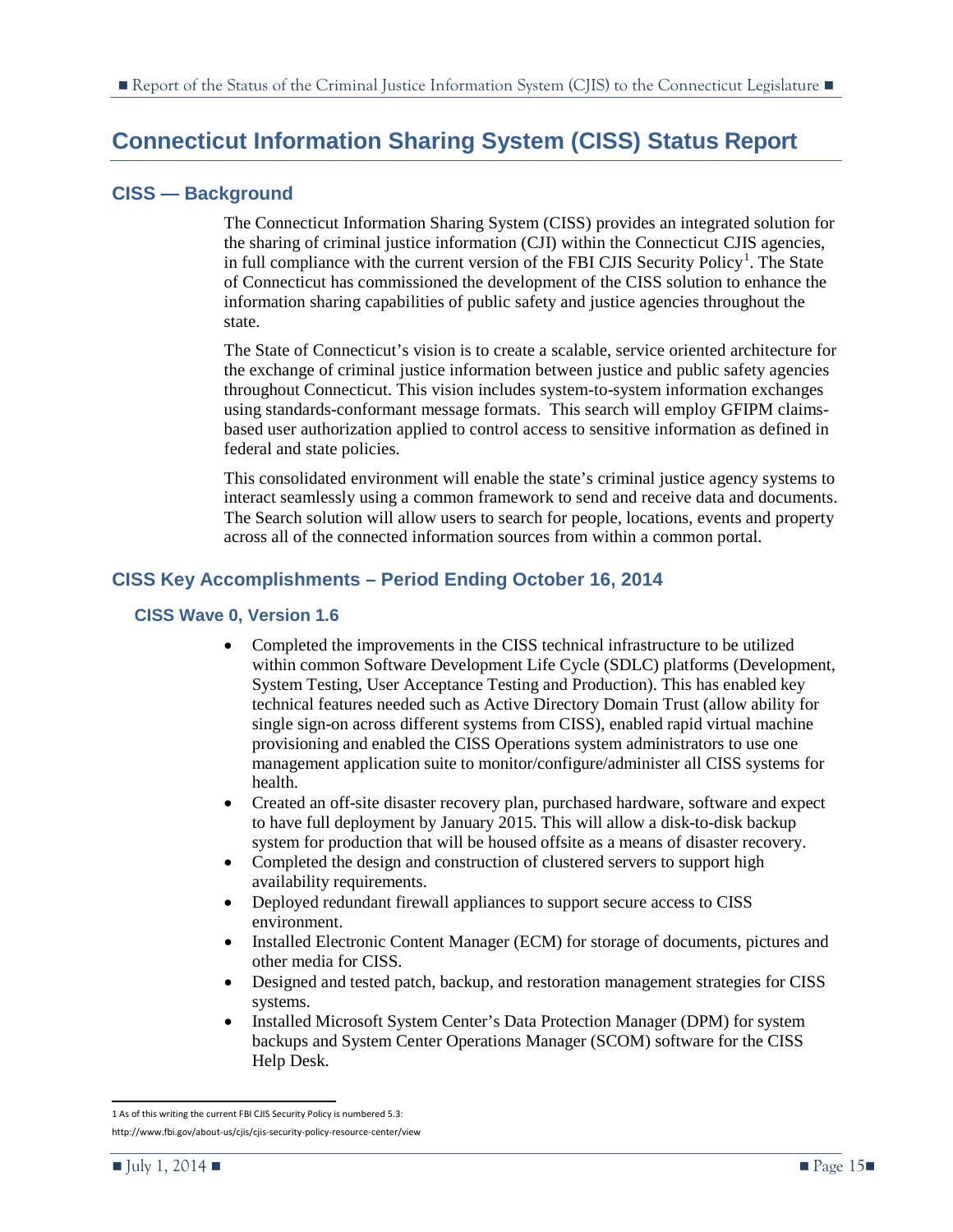- Executed the initial performance benchmark for infrastructure and external information sources. This system will monitor network and data connections to CISS for health and setup benchmarks to measure the performance against industry standards.
- Drafted Standard Operating Procedures (SOP) for CJIS Operations Management in preparation for CISS Release 1.
- Installed and configured server software to support virtual server clusters and high availability. These servers will support a high volume of information and communication traffic on CISS with redundancies to reduce risk of failures.
- Installed additional disk drives, increasing available storage for the User Acceptance Testing (UAT) and Production environments.
- Replicated OBTS into the System Test environment as a data source. CJIS can now test OBTS as a data source in CISS.

# **CISS Waves 1 through 3**

- Expanded the scope of Wave 1 to include functionality to enable users to submit scanned arrest paperwork to CISS, provide a direct interface with RMS systems to facilitate bulk upload of authorized historical data, and to transmit new or updated Uniform Arrest Reports (UARs) to CISS on an ongoing basis.
- Completed the initial Global Federated Identity and Privilege Management (GFIPM) security access mapping for fifty-four arrest incident related documents.
- The CJIS Business team organized requirements for the CISS Wave 1 information architecture (i.e., Workflows: Uniform Arrest Report (UAR), CISS Common, and Post Judgment into three groups: input RMS (data input, business rules for LEAs), CISS (integration, indexing and storage), and output to agencies (delivery).
- Completed business requirements for Uniform Arrest Report, and Misdemeanor Summons workflows. Participating agencies include Judicial Branch, Division of Criminal Justice (DCJ), DPDS, DOC, Board of Pardons and Paroles (BOPP) and Department of Motor Vehicles (DMV). The scope of these requirements includes electronic submission of incident arrest information by law enforcement systems, information storage and user access using document management functionality and transmission of this information to state agencies to allow stakeholder agency consumption. The requirements covered several project objectives including the confirmation of arresting data elements and associated documentation packets, notification and messaging, and agency data transformation using national information exchange standards.
- Conducted CJIS Community discussions to review Global Federated Identity & Privilege Management (GFIPM) claims process (GFIPM 101) and an Introduction to CISS Architecture (CISS 101). Informational discussions help to educate the stakeholders on how CISS works and improve stakeholder communication.
- Completed base documentation for Infractions workflow business requirements.
- Updated business requirements for Centralized Infraction Bureau (CIB) to send notices of Infraction.
- <span id="page-15-0"></span>• Completed selection criteria to query and transmit Department of Motor Vehicles (DMV) driver history to Division of Criminal Justice (DCJ).

# **CISS Search Release 1 and 2 (SR1)**

• Replicated CISS data from the Paperless Re-Arrest Warrant Network (PRAWN), Protection Order Registry (POR), Centralized Infraction Bureau (CIB) and Offender Based Information System (OBIS) data systems, in conjunction with the Judicial Branch and the Department of Correction, for CISS Search sources.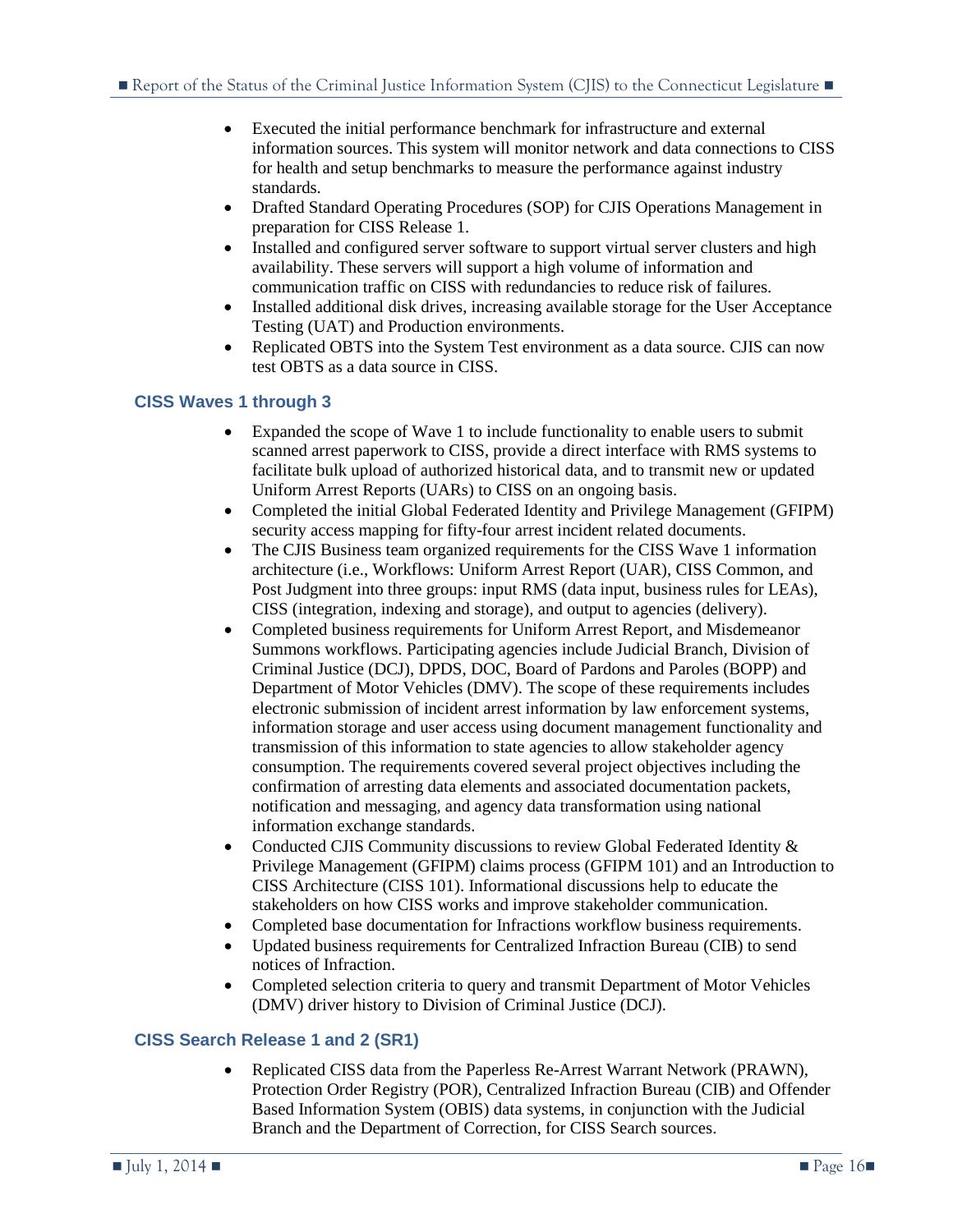- Worked with Xerox to re-align key development, testing and implementation milestone dates.
- Established training requirements with Xerox and assigned training tasks.
- Completed design of SR1 features, such as System Administration.
- Finished PRAWN and OBIS design for active warrants.
- Completed data mapping (fields for searches) for POR and CIB.
- Reached agreement with Xerox on the distribution of over a hundred functional contract requirements across three search releases. Of the state contract's more than 300 precise requirements, a third is Search related.
- The Paperless Re-Arrest Warrant Network (PRAWN) design is completed (CISS will display only active warrants). Working with the Department of Correction (DOC) and DAS-BEST, CJIS downloaded nearly two million inmate photographs into CISS (SR1). The photographs will provide another level of identity when searching for incarcerated persons.
- CJIS, Xerox, and stakeholders crafted a release plan for completion of Phase 1 of CISS.
- Loaded the replication of DOC Visiting History file. More than 6.2 million records were stored. This provides details on those who have visited prison inmates.
- Worked with Paperless Re-Arrest Warrant Network (PRAWN) business and technical owners to identify GFIPM claim components.
- Completed requirements for Alerts and Notifications and System Administration.
- Defined the Search Sources for SR2 (Criminal and Motor Vehicle System (CRMVS), Protection Order Registry (POR) and Centralized Infraction Bureau (CIB).



<span id="page-16-1"></span><span id="page-16-0"></span>**Figure 2. Interactive pie chart in Microsoft Project Server showing resource distribution.**

- Completed the draft requirements for the thirty-four contract requirements to be satisfied in SR2.
- The CJIS Operations team, working with the PMO and the CJIS Technical team, implemented Microsoft Project Server to enable all CJIS projects to be managed as a portfolio in one central location. Using Project Server, CJIS management and CJIS stakeholders will have access to agency-customized dashboards with key performance indicators and will include that agency's plan, tasks, resources, dates, and risk and issues. CJIS will offer the Project Server dashboards to each stakeholder (see [Figure 2\)](#page-16-1).

# **CISS Anticipated Activities – Next 180 Days**

# **CISS Search Releases 1 and 2 (SR1, SR2)**

- Design computer-based training (CBT) program for Search Release 1 and 2 and collaborate with Xerox on curriculum design.
- Create user interface designs for CISS Search results for OBIS and PRAWN.
- Add DOC inmate photos to OBIS replication.
- Upon re-engagement with Xerox, confirm requirements gathering, design developments, code developments, testing, training plans, and deployment to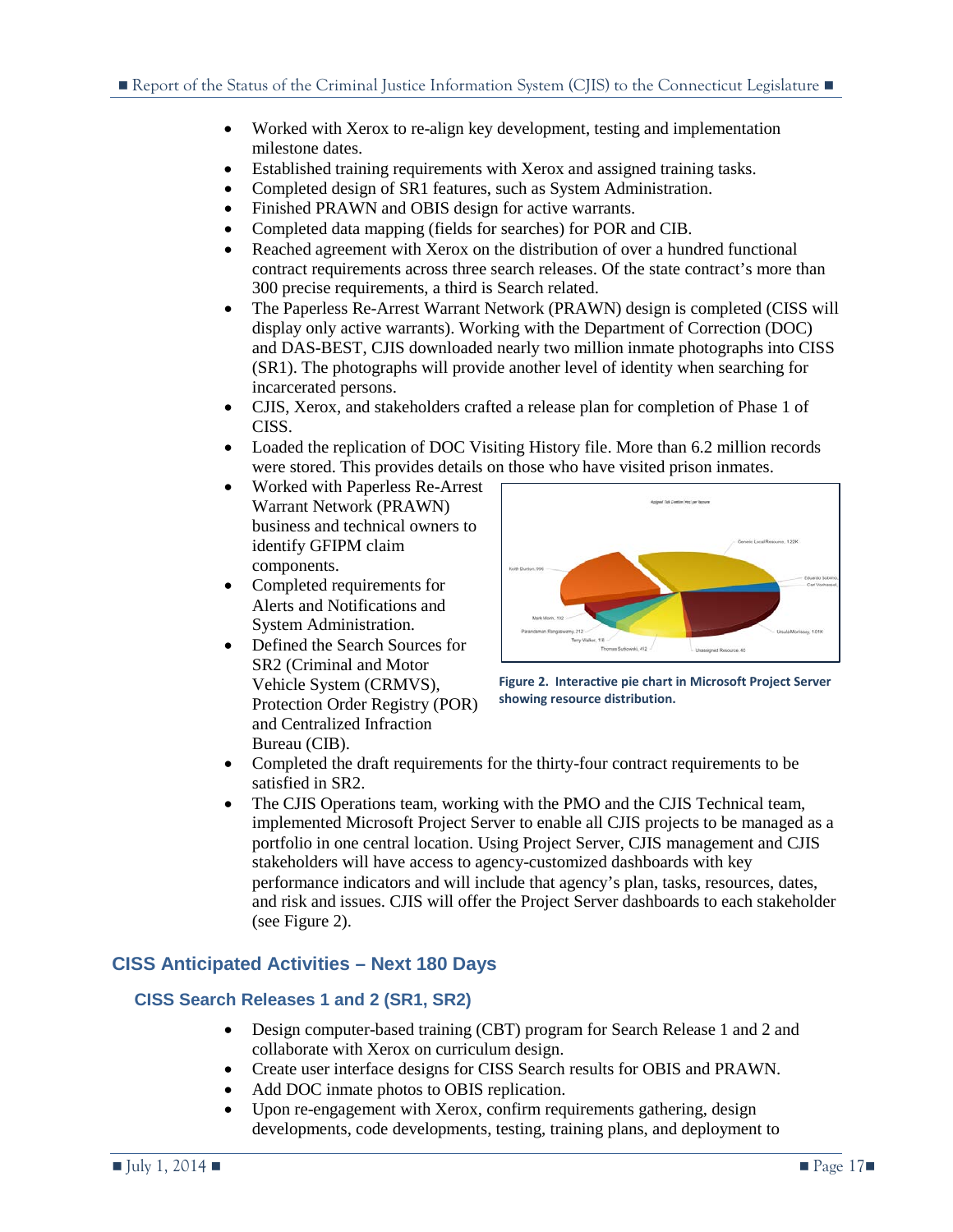production schedules.

- Begin work on detailed requirements for Wave 2-Misdemeanor Summons.
- Initiate the building of a new replication system for the Criminal Motor Vehicle System (CRMVS) application (SR2). This will allow CJIS to use the new replication system as a source for searches instead of putting a load on the real time system.
- Working with Xerox, complete requirements (for layout and for incorporating stakeholder requirements into features) for the SR1 user interface. This will provide a user friendly interface for Search Release 1.
- Implement the installation, configuration, purchase support, and maintenance for the automated Learning Management System to be used for CISS' computer-based training (CBT). This will provide an online training system for CISS users beginning with SR1.
- Write requirements for searching RMS data provided by police departments.
- Upon resolution of the CJIS Security Policy, begin the design of an automated user approval and training authorization system with stakeholders. Users will have the ability to test CISS and provide feedback on the application and help to design an effective training system.

# **CISS Waves 1 through 3**

- <span id="page-17-0"></span>• Complete CISS system requirements to receive, validate, store and send arrest related information to the Department of Criminal Justice Superior Court Operations (SCO) and Court Support Services Division (CSSD), Board of Pardons and Paroles (BOPP), Department of Correction (DOC) and Department of Motor Vehicles (DMV).
- Schedule requirement walkthrough reviews with stakeholders to further develop and define document access detail (i.e., GFIPM access security rules).
- Conduct Focus Groups for the development of the CISS Community Portal requirements.
- Work with stakeholders on CJIS Information Exchange requirements needed for receiving the arrest documentation including data transformation and consumption.
- Work to define requirements for CISS alerts and notifications.
- Complete a review of UAR and Misdemeanor Summons business requirements.
- Start the design stage for Uniform Arrest Report (UAR) and Misdemeanor workflow requirements upon completion of contract amendment. This includes technical discussions to collect and review (I-Zone) data transformation requirements for CISS Information Exchanges using agency code values.
- <span id="page-17-1"></span>• Begin the development of agency interface build-outs. This includes project planning activities with participating agencies, business requirements review, design and construction of hardware and software components necessary to support the agency integration environment.

# **RMS Certification**

# **RMS Certification — Background**

Records Management System (RMS) Certification is a collection of specifications, processes, and software code development intended to ensure LEAs can efficiently, securely, and effectively exchange criminal justice information between their RMS systems and other stakeholders using CISS.

### **Key Accomplishments – Period Ending October 2014**

• Completed the internal review of the RMS Certification process and began the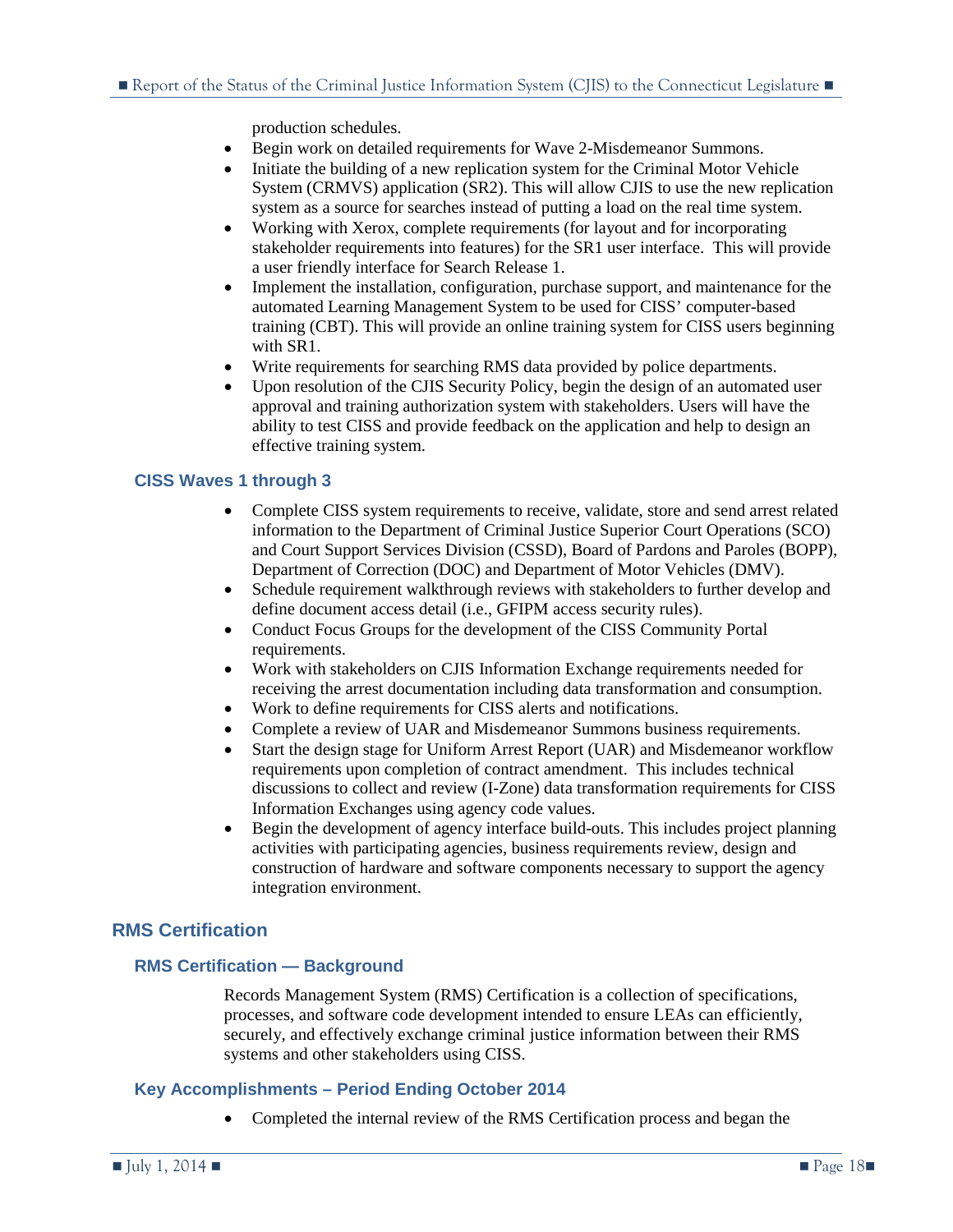outreach, review with community stakeholders and started pilot development with RMS vendors.

- Reviewed documentation, including the Uniform Arrest Report data elements and associated data validation business rules, with agency stakeholders in October.
- Distributed three draft RMS Certification documents, two for business, and one for technology, to agency stakeholders. The documentation is extensive and covers a variety of business and technology topics.
- CJIS submitted a deployment plan to the PSDN Applications Review Board and garnered approval. The plan provides details for network connectivity between the CISS application and the LEAs' RMSs.
- The CJIS Business team documented a variety of considerations necessary to capture and process Incident Arrest data and paperwork. The considerations were used to develop base business requirements for the stakeholder community.
- The CJIS Technology team documented requirements for types of booking information, charging documents and other agency forms that need to be organized and electronically submitted.
- The CJIS Business team and the RMS Work Group completed the internal review and updates to the proposed RMS business requirements documents. This includes project planning activities with participating vendors, business requirements review, data mapping, design and construction of hardware and software components necessary to support an integration environment to the law enforcement agency's records management system (RMS).

### **Anticipated Activities – Next 180 Days**

<span id="page-18-0"></span>The CJIS teams will work with RMS vendors to review business requirements and adhere to national Information Exchange Package Documentation (IEPDs) standards. The IEPD message structure will enable stakeholders to publish and consume criminal justice information.

# **RMS Network**

# **Key Accomplishments – Period Ending October 2014**

- CPCA, CJIS and BEST technology teams are installing and configuring routers on the PSDN to support CISS Information Exchanges with LEAs. As a benefit to the community, this new network supports a high-speed data transmission using selectable committed information rates, FBI compliant data encryption and quality of services. This advanced enterprise level network functionality benefits the CJIS community by providing a reliable and secure data communications and network transport. To date, fifty-four towns have been deployed on the new network (see [Figure 3\)](#page-19-0).
- <span id="page-18-1"></span>• The CJIS Technical team completed over 70 percent of the development of IZone application programming interfaces (APIs) that will help vendors and developers to quickly prepare Information Exchange messages. This API is expected to be ready for testing in in the next couple of months.
- •

# **Anticipated Activities – Next 180 Days**

- Review certification guidelines with pilot vendors.
- Continue the installation schedule and deployment for the remaining towns participating in the CJIS RMS Network.
- Develop a project charter and memorandum of understanding to affirm participant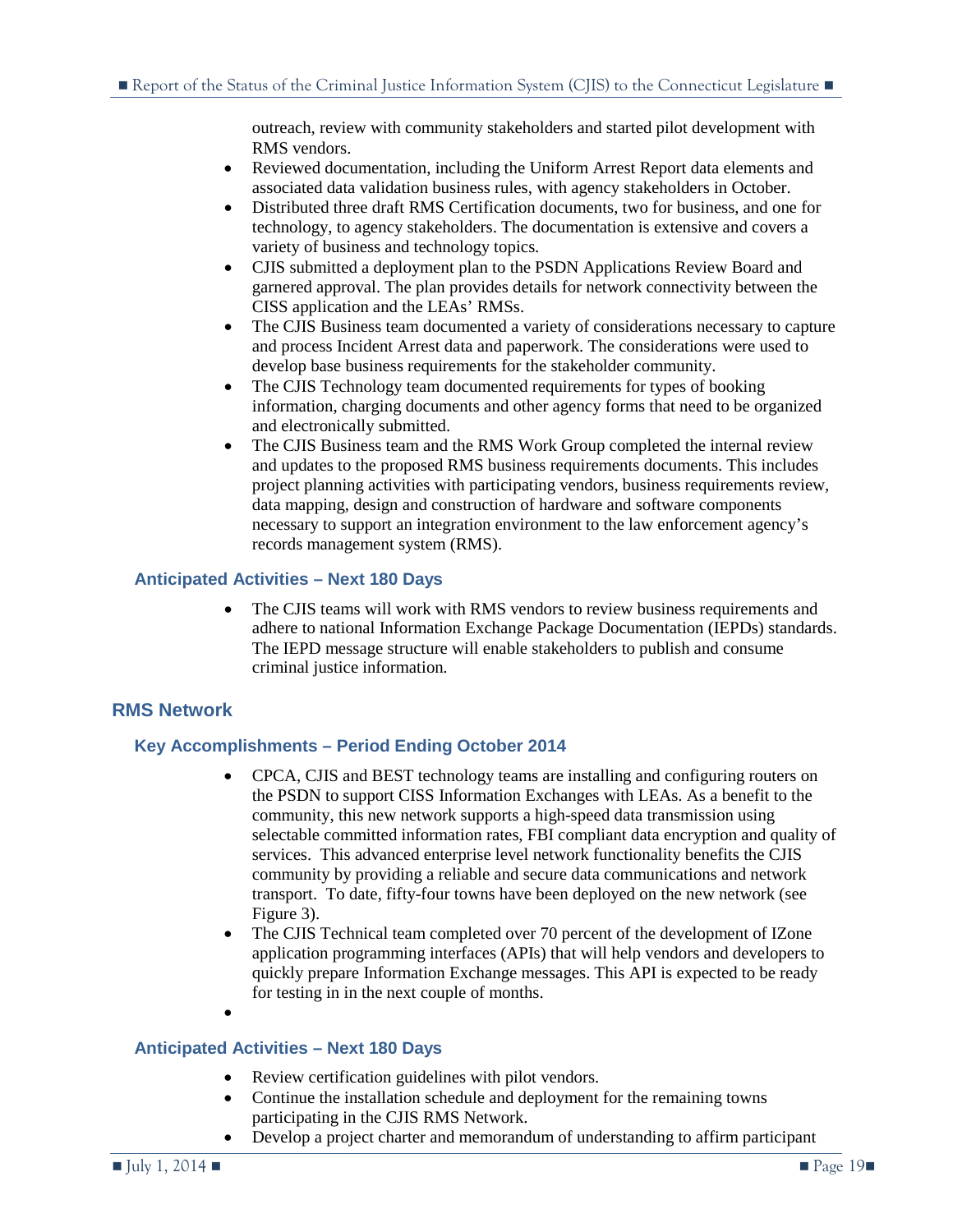

data sharing and operational obligations.

<span id="page-19-0"></span>**Figure 3. CT Map that shows the status of router procurement and configuration.**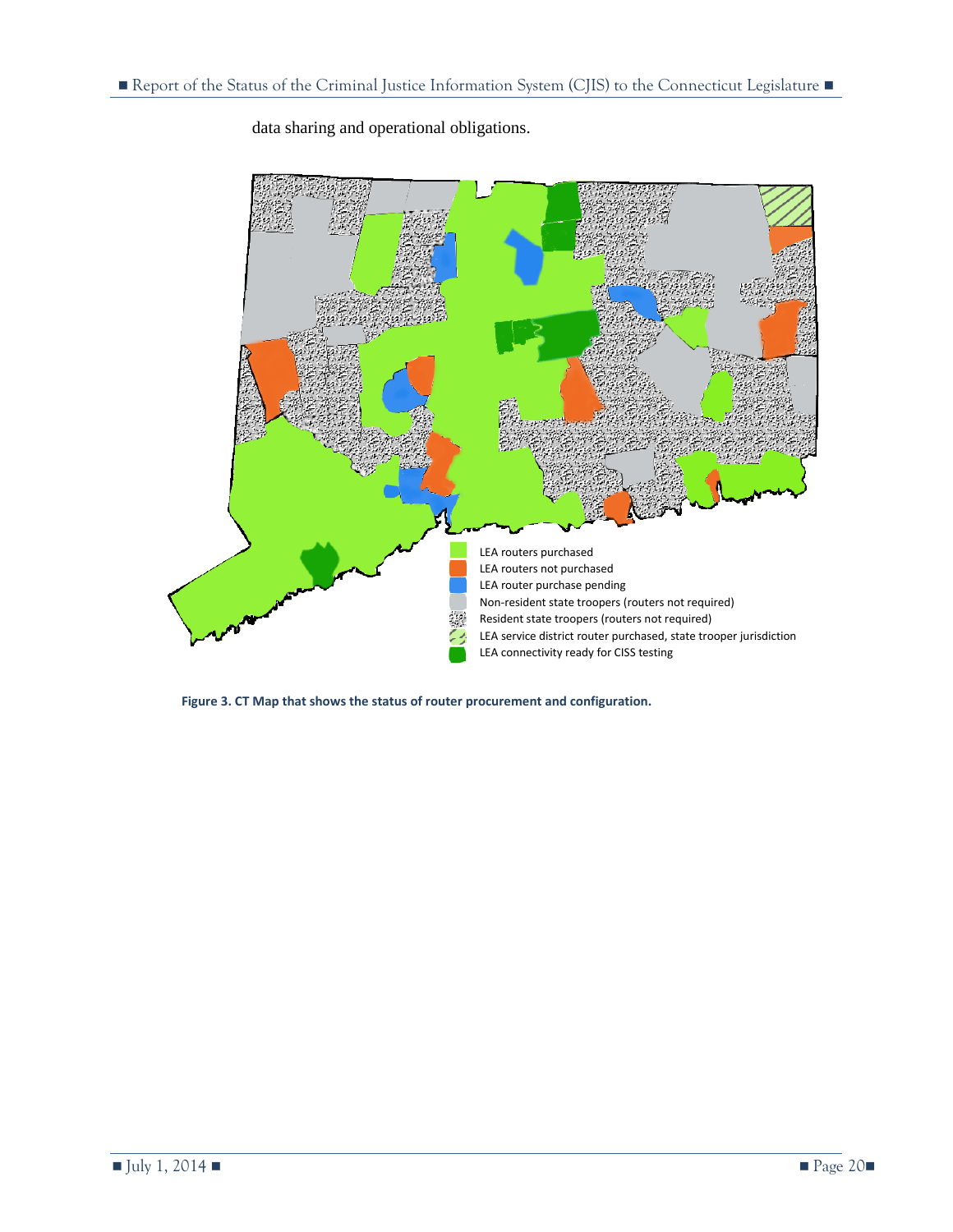# **Recommendations from the Office of the Attorney General and the Auditors of Public Accountants**

In response to a complaint filed pursuant to Connecticut General Statutes § 4-61dd, the Office of the Attorney General and the Auditors of Public Accounts have conducted an investigation of certain issues raised regarding the planning, construction, costs, and oversight of the Criminal Justice Information System (CJIS).

The following is a list of nine recommendations outlined in the Office of the Attorney General and the Auditors of Public Accounts Report (pages 4-6) dated November 20, 2013 and the plan of action agreed upon by the Governance Committee. A letter and copy of the following table was sent to the Attorney General's Office in early August, 2014 in answer to their letter. It outlined the completed and ongoing mitigation strategies for each of their recommendations.

| <b>Open Date</b> | <b>Action Item Description</b>                                                                                                                                                                                                                                                                                                                                                                                                                                                                                                                         | <b>Mitigation</b>                                                                                                                                                                                                                                                                                                                                                                                                                                   | <b>Target</b><br><b>Completion</b> |
|------------------|--------------------------------------------------------------------------------------------------------------------------------------------------------------------------------------------------------------------------------------------------------------------------------------------------------------------------------------------------------------------------------------------------------------------------------------------------------------------------------------------------------------------------------------------------------|-----------------------------------------------------------------------------------------------------------------------------------------------------------------------------------------------------------------------------------------------------------------------------------------------------------------------------------------------------------------------------------------------------------------------------------------------------|------------------------------------|
| 11/26/2013       | <b>AG Recommendation #1:</b><br>Assess whether, due to<br>complexity and time demands of<br>the project, Board members<br>should appoint designees with<br>the available time and<br>experience necessary to ensure<br>the Board is fulfilling its statutory<br>responsibilities. (See Connecticut<br>General Statutes 54-142q(f)(2),<br>requiring establishment of an<br>Executive Committee staff with<br>criminal justice agency and/or<br>non-criminal justice agency<br>personnel with the requisite<br>technical and operational<br>experience). | The CJIS Governing Board<br>organized a Governance<br>Committee composed of a<br>small group of key<br>Governing Board members<br>and designees. The<br>Governance Committee<br>meets bi-weekly to address<br>important issues.                                                                                                                                                                                                                     | Ongoing                            |
| 11/26/2013       | <b>AG Recommendation #2:</b><br>Direct the CJIS Executive Director<br>to communicate all significant<br>issues, both positive and negative,<br>to the Board in a comprehensive,<br>easily understood and timely<br>manner, including by providing the<br>Board with complete copies of all<br>past and future Quarterly Risk<br>Assessment Detail reports issued<br>by MTG.                                                                                                                                                                            | $1_{-}$<br>To enhance awareness<br>and understanding of<br>project progress and<br>project risks, all Quarterly<br>Independent Verification<br>and Validation reports are<br>now sent to all Governing<br>Board members.<br>2.<br>CISS reports and<br>presentations are now<br>delivered in "plain<br>language" format.<br>3.<br><b>Executive Director is</b><br>directed to disclose all<br>significant issues, positive<br>and negative, in plain | Ongoing                            |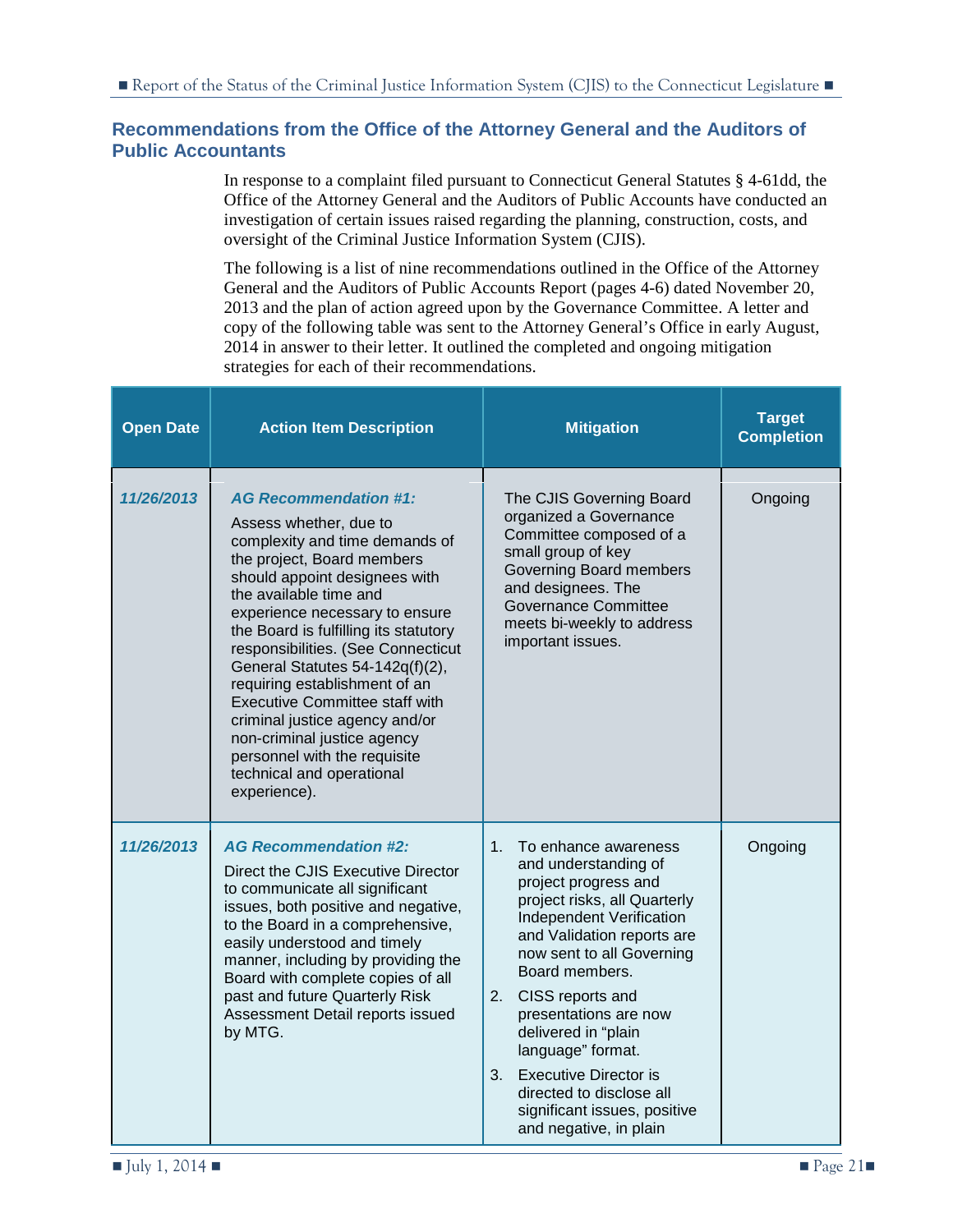| <b>Open Date</b> | <b>Action Item Description</b>                                                                                                                                                                                                                                                                                                                                     | <b>Mitigation</b>                                                                                                                                                                                                                                                                                                                                                                                       | <b>Target</b><br><b>Completion</b> |
|------------------|--------------------------------------------------------------------------------------------------------------------------------------------------------------------------------------------------------------------------------------------------------------------------------------------------------------------------------------------------------------------|---------------------------------------------------------------------------------------------------------------------------------------------------------------------------------------------------------------------------------------------------------------------------------------------------------------------------------------------------------------------------------------------------------|------------------------------------|
|                  |                                                                                                                                                                                                                                                                                                                                                                    | language, to the<br>Governance Committee at<br>the bi-weekly meetings.                                                                                                                                                                                                                                                                                                                                  |                                    |
| 11/26/2013       | <b>AG Recommendation #3:</b><br>Direct the Executive Director to<br>report the status and timeline for<br>completion of the contract<br>discussions with Xerox, including<br>the status of any revised work plan,<br>the timeline of deliverables and the<br>status of payment issues.<br>Representatives from Xerox should<br>participate in such a presentation. | A Release Plan proposed by<br>Xerox has been validated by<br>the CJIS team and the CJIS<br>stakeholder community. It will<br>become part of the amended<br>Xerox contract. Karen Buffkin,<br>OPM Deputy Secretary, has<br>kept the Board apprised of<br>contract negotiations.                                                                                                                          | In Progress                        |
| 11/26/2013       | <b>AG Recommendation #4:</b><br>Direct the Executive Director to<br>provide a detailed briefing on the<br>current budget and timeline of the<br>project, to include an explanation<br>for any differences between the<br>current work plan, budget and<br>projected timeline with the original<br>work plan, budget and project<br>timeline.                       | Executive Director has been<br>providing regular budget<br>updates and project timeline<br>updates at both the<br>Governance Committee and<br>Governing Board meetings.<br>CJIS, Xerox and stakeholders<br>have all agreed upon a<br>tentative Release Plan. When<br>a contract amendment<br>agreement with Xerox is<br>finalized, the Release Plan<br>will include an agreed upon<br>project timeline. | Ongoing                            |
| 11/26/2013       | <b>AG Recommendation #5:</b><br>Review information developed<br>through the contract status report<br>and/or budget and timeline briefing<br>in order to determine whether<br>corrections or clarifications should<br>be made to the July 2013 Report to<br>the legislature and, if so, provide<br>any necessary corrections.                                      | In accordance with the<br>recommendation and at the<br>direction of the CJIS<br>Governing Board, the<br><b>Executive Director and the</b><br>CJIS team were directed to<br>review the Report to the<br>Legislature for factual<br>accuracy. After such review, it<br>was determined that no<br>revisions to the Report were<br>required.                                                                | Completed                          |
| 11/26/2013       | <b>AG Recommendation #6:</b><br>Address and resolve all payment<br>issues with Xerox.                                                                                                                                                                                                                                                                              | A document outlining changes<br>to the Xerox contract was<br>presented to Governing Board<br>at its July 17, 2014 meeting. It<br>fully explains the financial and<br>non-financial changes to the                                                                                                                                                                                                       | In progress                        |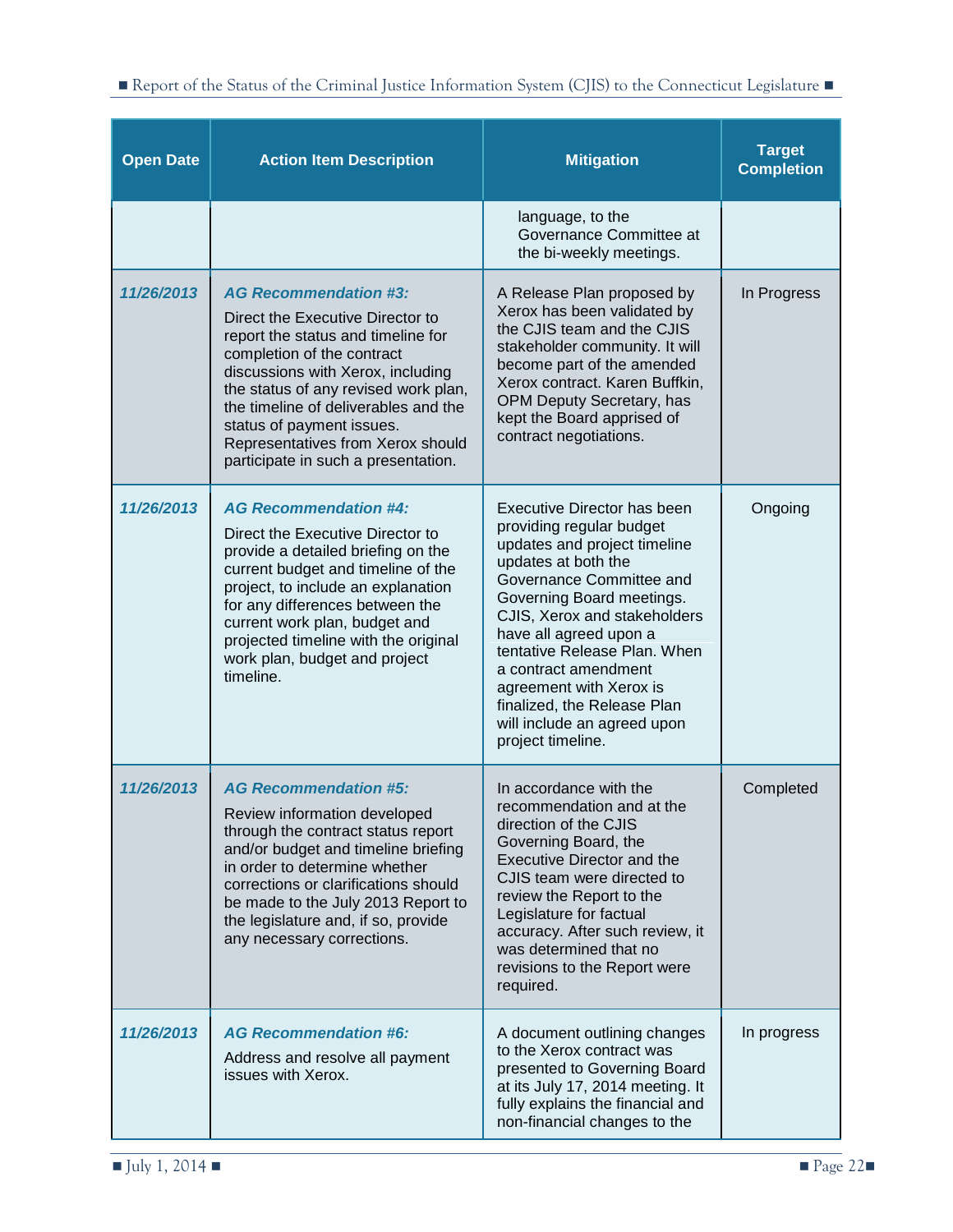# Report of the Status of the Criminal Justice Information System (CJIS) to the Connecticut Legislature

| <b>Open Date</b> | <b>Action Item Description</b>                                                                                                                                                                                                                                                                                                                                                                                                                                                                                                                                                                                    | <b>Mitigation</b>                                                                                                                                                                                                                                                                                                                                                                                                                                                                                                                                                                                                                                | <b>Target</b><br><b>Completion</b> |
|------------------|-------------------------------------------------------------------------------------------------------------------------------------------------------------------------------------------------------------------------------------------------------------------------------------------------------------------------------------------------------------------------------------------------------------------------------------------------------------------------------------------------------------------------------------------------------------------------------------------------------------------|--------------------------------------------------------------------------------------------------------------------------------------------------------------------------------------------------------------------------------------------------------------------------------------------------------------------------------------------------------------------------------------------------------------------------------------------------------------------------------------------------------------------------------------------------------------------------------------------------------------------------------------------------|------------------------------------|
|                  |                                                                                                                                                                                                                                                                                                                                                                                                                                                                                                                                                                                                                   | contract as recommended by<br>Karen Buffkin. At that<br>meeting, the Governing Board<br>voted to accept the changes<br>as recommended. Ms. Buffkin<br>continues to work with Xerox<br>to finalize a contract<br>amendment.                                                                                                                                                                                                                                                                                                                                                                                                                       |                                    |
| 11/26/2013       | <b>AG Recommendation #7:</b><br>Consider implementing frequent<br>quality assurance reviews.                                                                                                                                                                                                                                                                                                                                                                                                                                                                                                                      | The Executive Director, CISS<br>project manager(s) and our<br>Independent Verification and<br>Validation consultant (MTG)<br>meet monthly* to address<br>quality assurance issues.<br>(*NB: The MTG contract<br>recently expired and a new<br>RFP is pending to secure a<br>new Independent Verification<br>and Validation consultant.)<br>This process will continue<br>when the new Independent<br>Verification and Validation<br>consultant is retained.)                                                                                                                                                                                     | Ongoing                            |
| 11/26/2013       | <b>AG Recommendation #8:</b><br>Assess the current status of the<br>durational program manager and, if<br>necessary, engage in a search for<br>a permanent CISS program<br>manager with a strong IT<br>background and the ability to<br>effectively communicate and<br>collaborate with the stakeholders,<br>consultants, and contractors. Such<br>an individual should possess a<br>practical understanding of the<br>criminal justice process, including<br>how a matter develops in the<br>criminal justice system and how<br>documents are developed and<br>used by the various criminal justice<br>agencies. | This position has been<br>reopened as of July 2, 2014<br>and closed as of July 17,<br>2014. Potential candidates<br>are being reviewed. The<br>Governance Committee has<br>adopted a three step process<br>for hiring the next durational<br>project manager:<br>1.<br>Sean Thakkar, Executive<br>Director, CJIS and Mark<br>Raymond, Chief<br>Information Officer (DAS-<br>BEST), will screen and<br>interview candidates.<br>Thakkar/ Raymond will<br>recommend certain<br>candidate(s) to be<br>interviewed by Mike<br>Lawlor, Under Secretary,<br>Judge Carroll, Chief Court<br>Administrator and Karen<br>Buffkin, OPM Deputy<br>Secretary. | In progress                        |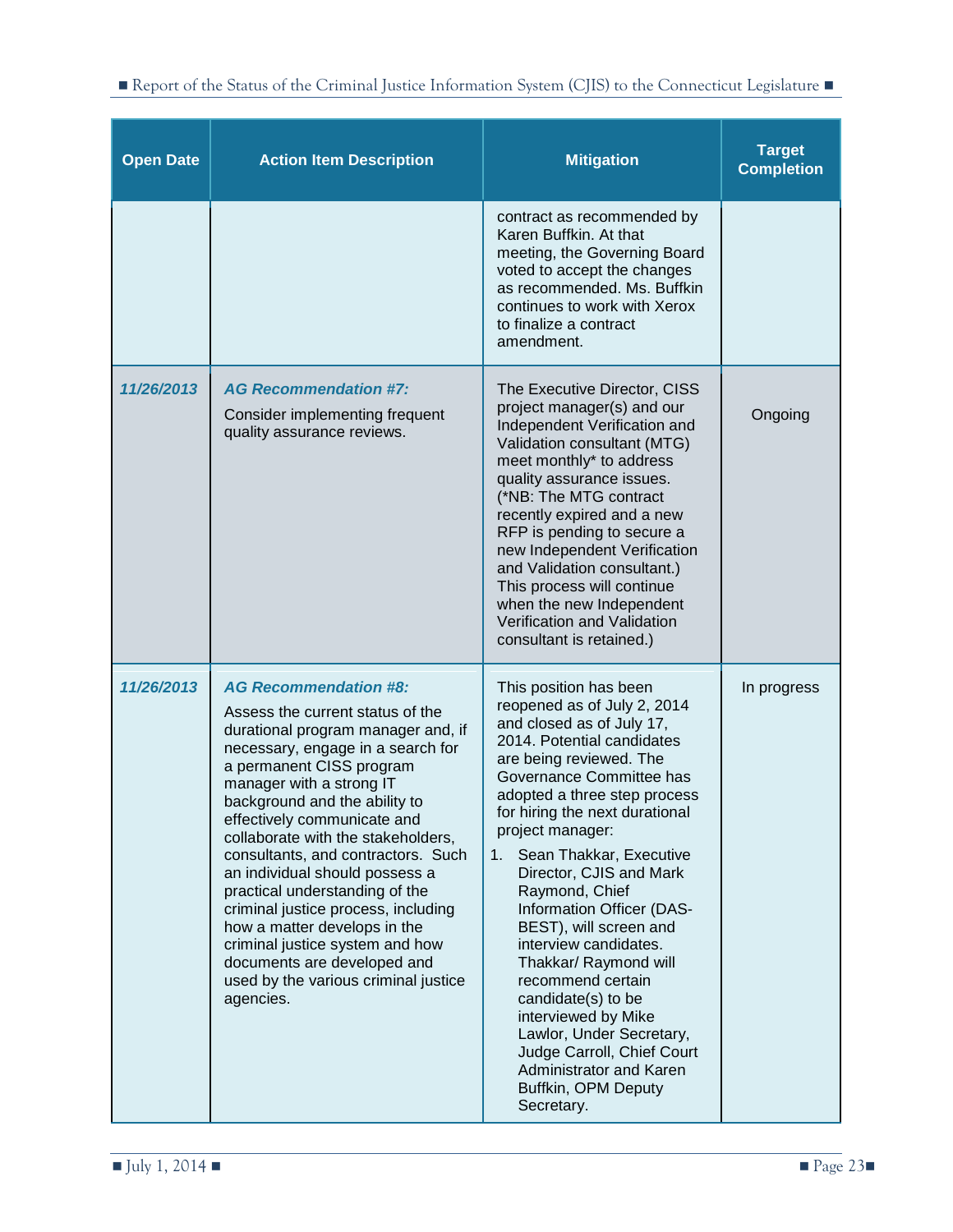Report of the Status of the Criminal Justice Information System (CJIS) to the Connecticut Legislature

| <b>Open Date</b> | <b>Action Item Description</b>                                                                                                                        | <b>Mitigation</b>                                                                                                                                                                                                                                                                                                                                                                                                                                                                                                                                               | <b>Target</b><br><b>Completion</b> |
|------------------|-------------------------------------------------------------------------------------------------------------------------------------------------------|-----------------------------------------------------------------------------------------------------------------------------------------------------------------------------------------------------------------------------------------------------------------------------------------------------------------------------------------------------------------------------------------------------------------------------------------------------------------------------------------------------------------------------------------------------------------|------------------------------------|
|                  |                                                                                                                                                       | Lawlor/Carroll/Buffkin will<br>2.<br>interview the candidate(s)<br>recommended by Thakkar/<br>Raymond and identify a<br>recommended candidate.<br>Key Board members - Kevin<br>Kane, Chief State Attorney,<br>(DCJ), Chief Mulhall (CPCA)<br>and Dr. Dora Schriro,<br>Commissioner (DESPP) will<br>interview the candidate<br>recommended by<br>Lawlor/Carroll/Buffkin.                                                                                                                                                                                         |                                    |
| 11/26/2013       | <b>AG Recommendation #9:</b><br>Evaluate whether changes,<br>including the addition of personnel,<br>are necessary in the CJIS<br>Leadership and CSG. | This issue has been addressed<br>by the CJIS Governance<br>Committee asking OPM to<br>convert 19 consultant positions<br>to state employee positions.<br>The organization chart has<br>been modified to reflect the<br>change. * (*NB The fact under<br>the terms of the proposed<br>Xerox contract modifications<br>which will include Xerox<br>assuming some of the<br>business requirements work,<br>there is a possibility that not<br>all of the proposed 19<br>consultant positions will be<br>required to be converted to<br>full time state employees.) | Ongoing                            |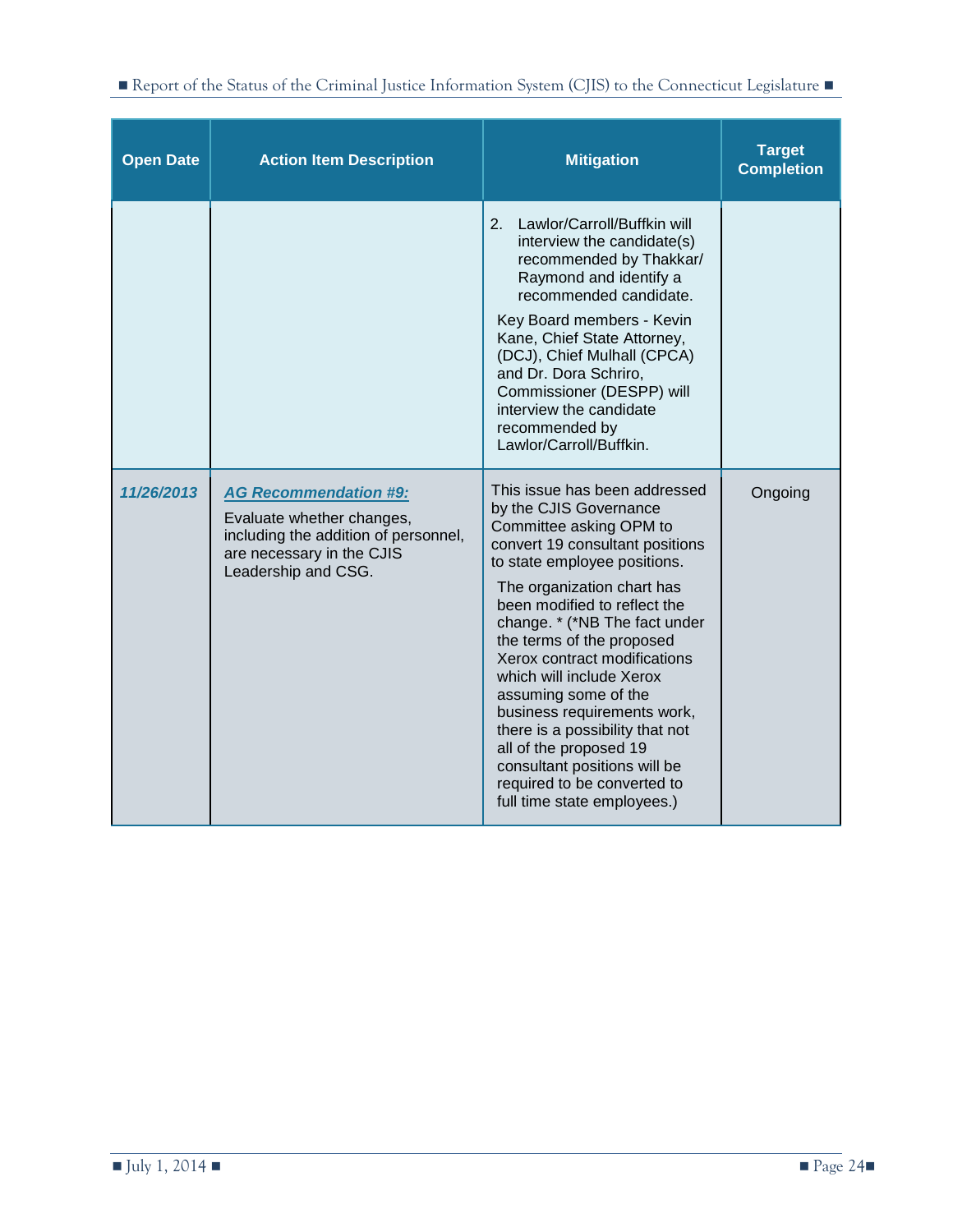# <span id="page-24-1"></span><span id="page-24-0"></span>**CISS — Conclusions**

CJIS continued to prepare for the next release of CISS. The CJIS Operations team created a plan to purchase and deploy a disk-to-disk backup system for production that will be housed offsite as a means of disaster recovery.

CJIS, Xerox, and stakeholders worked together on a release plan for the Search and Wave releases that confirmed deployment, testing, and training plans, tasks and responsibilities.

- For Search Releases, the CJIS Technical team performed replications and added data to existing replicas. Additional requirements were completed for several Connecticut Judicial agencies for upcoming Waves and with DMV for Search Releases. Replications and requirements gathering will continue into the fourth quarter of 2014.
- The CJIS Business team collaborated with Department of Motor Vehicles (DMV) on transmitting driver history to Division of Criminal Justice (DCJ) as part of an Information Exchange.

For criminal justice community education, CJIS and Xerox held two presentations on Global Federated Identity & Privilege Management (GFIPM) for interested stakeholders.

Progress was made on the Records Management System (RMS). CJIS documented considerations necessary to capture and process Incident Arrest data and other forms that need to be organized and electronically submitted. The CJIS Business team and the RMS Work Group completed the internal review and updates to proposed RMS business requirements documents, which were then forwarded to pilot vendors for review. Both groups will continue to work on requirements documents.

The CJIS team is on track and meeting all obligations in preparation for Search Release 1 and 2.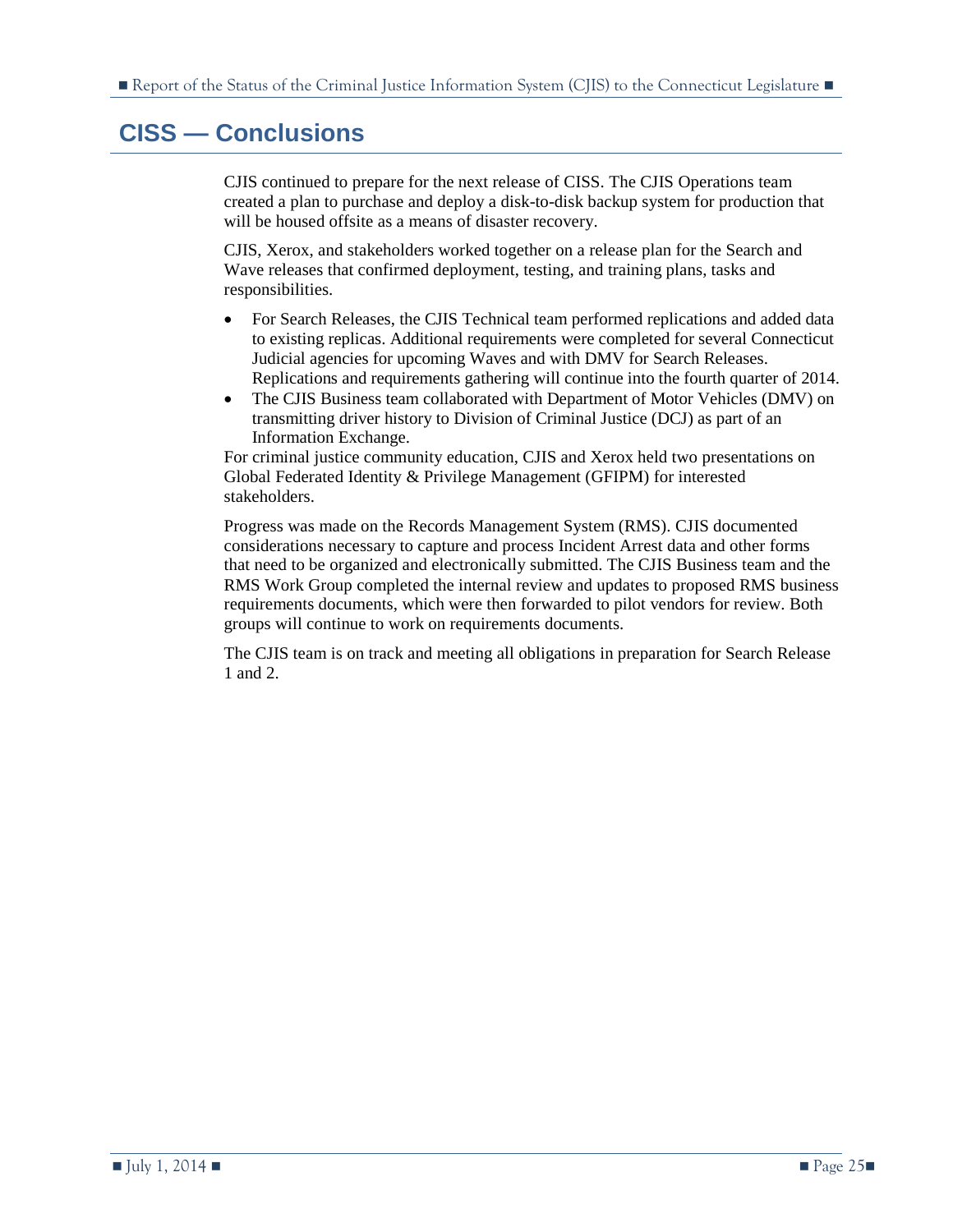# <span id="page-25-0"></span>**CJIS Programs – Recommendations for Consideration**

**1. Compared to 2013, the workload for CISS has increased in 2014. During this build-out of technical, business, and process systems with the CJIS community, a great deal of institutional knowledge is created. Given that most of the CJIS staff currently consists of consultants, we recommend that the state open eighteen state employee positions that are critical and required for the current needs of the CJIS Operations team working on CISS, OBTS, CIDRIS, racial Profiling Prohibition and other CJIS projects. The key issue to note is that these positions require the right skills, experience and starting salary that is very close to market salaries in order to attract the talent needed and successfully deliver a large, complex, high-visibility project like CISS.** 

**Impact:** To ensure success, it is essential to have a talented pool of dedicated and skilled CJIS employees that can lead and support the CISS project. The majority of the CJIS team is made up of consultants with short term contracts. Over the course of the project, several of those talented consultants have left CJIS when their contracts came up for renewal, taking valuable knowledge with them. Currently only the Help Desk Manager state position has been filled. The remaining eighteen positions have not moved forward in the process according to DAS-BEST Human Resources. This significant risk pointed out over the last two years by CJIS has materialized. Key consultants have moved on to other jobs after about two years with CJIS. Some of the domain knowledge of the work done and technical development continuity have been negatively impacted.

These eighteen CJIS project positions are considered critical to the project. MTG, the previous consulting company hired to do the Independent Verification & Validation (IV&V), has repeatedly highlighted this as a critical CISS risk.

**Recommendation**: Earlier in the year, CJIS met with DAS, DAS-BEST and OPM, there was an agreement to open all eighteen positions. Because the process is taking much longer than originally thought, the CJIS Governing Board will have to consider other alternatives such as; 1) keeping current consultants (at a higher cost) for a longer period of time until we are able to hire state employees, since institutional knowledge will be lost once the consultant leaves 2) outsourcing the application maintenance to a vendor or 3) creating a hybrid environment where we have state employees and consultants filling the required positions.

The important issue to note is that we need to hire people who have the right/current skill set and experience with large, complex, multi-million dollar, multi-year projects. We also need to offer salaries close to market rates in order to be successful.

The CJIS Governing Board approved all ranked nineteen positions as full-time state employees, one of which was filled. For the remaining eighteen positions, DAS is unable to align the CJIS job requirements with their job classification system and compensation package. These positions need to be filled as soon as possible.

| <b>Order of Hiring</b><br><b>Needed</b> | <b>Position Name</b>                                            | <b>Needed</b><br><b>Start Date</b> | <b>Status</b> |
|-----------------------------------------|-----------------------------------------------------------------|------------------------------------|---------------|
|                                         | Help Desk Manager                                               | 1/12/14                            | Hired         |
| 2                                       | Lead Senior .NET & Java Developer (1 of 2 positions)            | 2/17/14                            | See Update    |
| 3                                       | Senior Microsoft Certified System Engineer (MCSE) Administrator | 2/17/14                            | On Hold       |
| 4                                       | Senior SQL Database Administrator (DBA) (1 of 2 positions)      | 2/17/14                            | On Hold       |
| 5                                       | <b>CISS</b> Application Trainer/Help Desk Support               | 2/17/14                            | On Hold       |
| 6                                       | <b>Enterprise Architect</b>                                     | 2/17/14                            | On Hold       |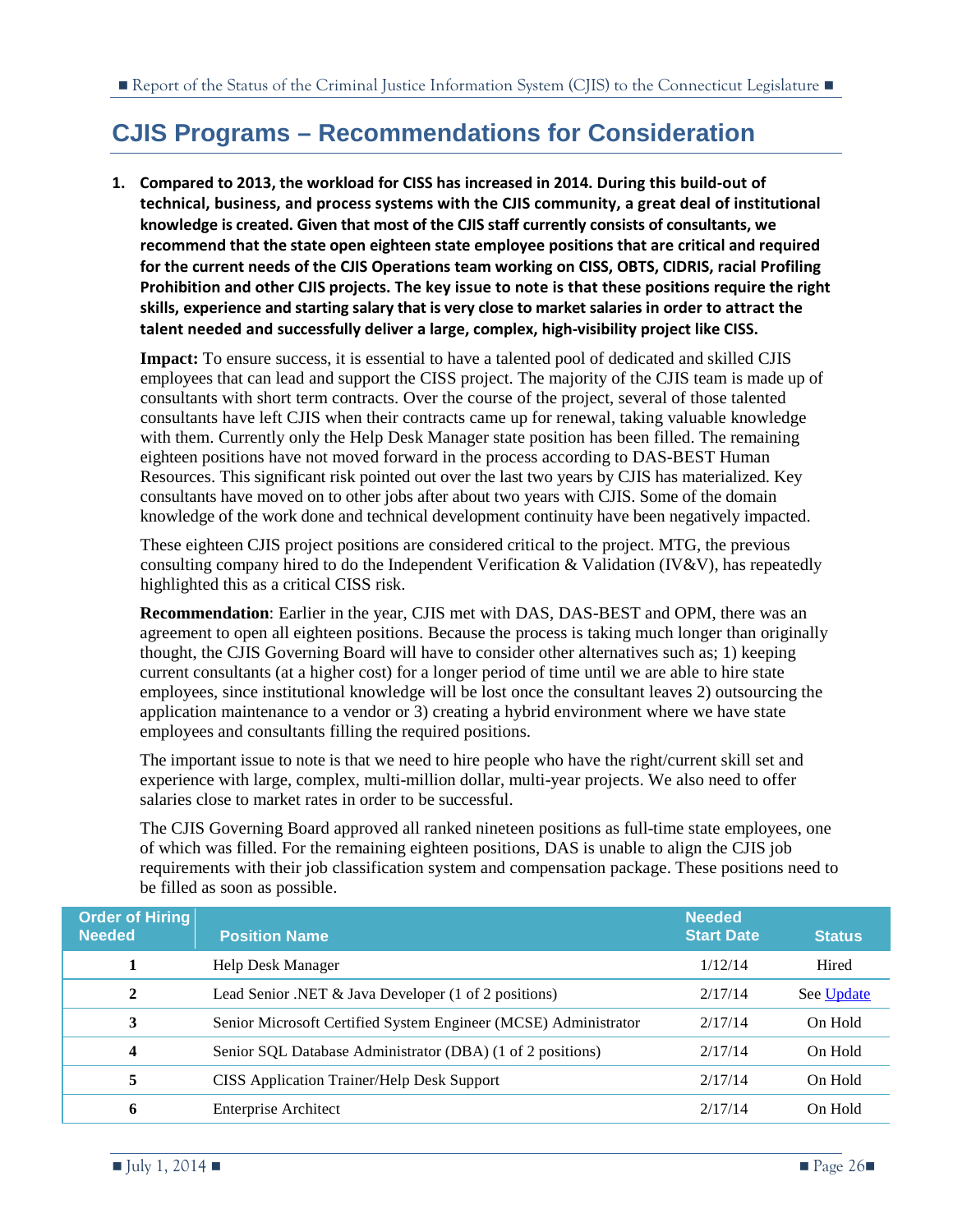| 7                | Senior SharePoint Developer (1 of 2 positions)             | 2/17/14  | On Hold |
|------------------|------------------------------------------------------------|----------|---------|
| 8                | Senior Project Manager                                     | 2/17/14  | On Hold |
| $\boldsymbol{9}$ | Senior Test Lead                                           | 2/17/14  | On Hold |
| 10               | Help Desk Analyst (1 of 3 positions)                       | 2/17/14  | On Hold |
| 11               | Senior .NET & Java Developer (2 of 2 positions)            | 2/17/14  | On Hold |
| 12               | <b>Communications Specialist</b>                           | 2/17/14  | On Hold |
| 13               | Senior SQL Database Administrator (DBA) (2 of 2 positions) | 6/16/14  | On Hold |
| 14               | <b>Technical Business Analyst</b>                          | 6/16/14  | On Hold |
| 15               | Help Desk Analyst (2 of 3 positions)                       | 10/20/14 | On Hold |
| 16               | Help Desk Analyst (3 of 3 positions)                       | 10/20/14 | On Hold |
| 17               | Senior SharePoint Developer (2 of 2 positions)             | 11/03/14 | On Hold |
| 18               | Business Analyst (1 of 2 positions)                        | 11/03/14 | On Hold |
| 19               | Business Analyst (2 of 2 positions)                        | 11/03/14 | On Hold |

**Update:** Two postings failed to produce a qualified candidate for the Java Developer position. Possibly because the market rates for the Java Developer are almost twice the starting salary that the state is offering, CJIS did not receive any applications from qualified candidates. This position is under review by management.

# **2. The funding for hiring CJIS state staff is at risk. Recent rulings have removed the ability to derive revenue from interstate calls, which currently funds CJIS state staff. This revenue source is under discussion for changes by the FCC.**

**Impact:** A change to how interstate calls are handled will have significant impact to the program and will have a substantial negative impact on the staffing levels.

**Recommendation:** The legislature needs to consider the above risk and provide for an alternate source of monies.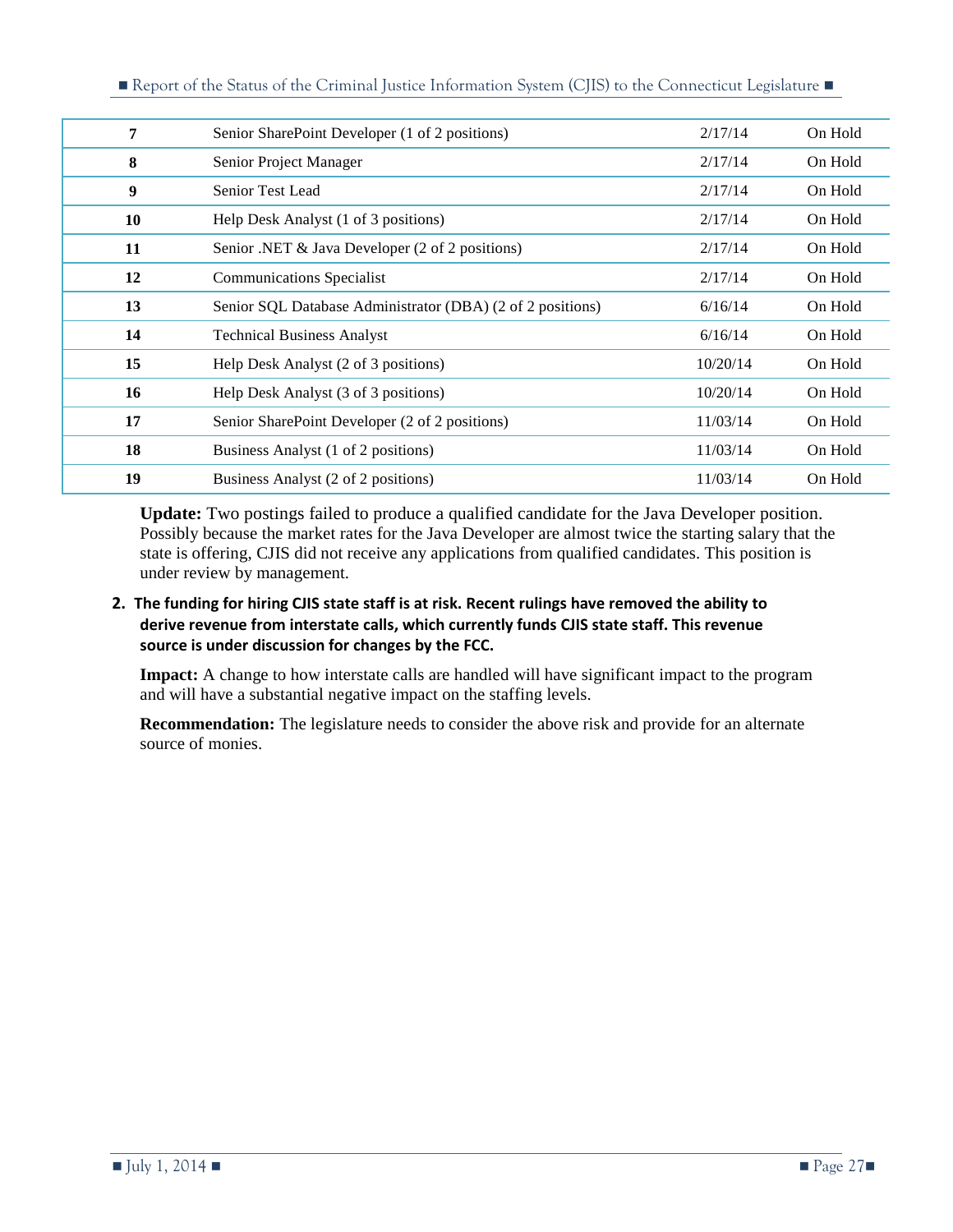# <span id="page-27-0"></span>**Connecticut Racial Profiling Prohibition Status Report**

Connecticut Racial Profiling Prohibition Project (CTRP3), the Institute for Municipal and Regional Policy at Central CT State University (IMRP), in consultation with the Office of Policy and Management (OPM), has established a Racial Profiling Prohibition Advisory Board to help oversee the design, evaluation, and management of the racial profiling study mandated by P.A. 12-74 "An Act Concerning Traffic Stop Information." The IMRP will work with the Advisory Board and all appropriate parties to enhance the collection and analysis of traffic stop data in Connecticut.

CJIS worked with Ken Barone, Policy & Research Specialist at the Institute for Municipal and Regional Policy (IMRP), and Jim Fazzalaro, Project Manager, at Central Connecticut State University (CCSU) to design, build, test and implement the technical infrastructure, Web application and help desk support required for this project.

"Developing a transparent system to view the data by members of the public, policy makers, and law enforcement administrators is an important component of this project. For the first time, the electronic collection system developed by CJIS makes it possible to create a system for public consumption of data. In the fall of 2014, raw data files and summary tables will be available online through the [Connecticut Data Collaborative](http://ctdata.org/)

portal. The information will be updated regularly and allow for more immediate access to data for decision making." <sup>[2](#page-27-3)</sup> The IMRP made a public announcement on September 11, 2014 on its progress. The announcement included a 492 page Traffic Stop Data report reviewing the prevalence and disposition of traffic stops and complaints. This data was collected from October 1, 2013 to May 31, 2014 from more than 100 law enforcement agencies (see [Figure 4\)](#page-27-2). This preliminary report will be followed by a twelvemonth report using data from October 1, 2013 to October 1, 2014 (available in January, 2015).

The value that the Racial Profiling Prohibition Project brings to the community is tremendous. Since data will be available at near real-time online to the public, a police chief can make decisions and curtail improper behavior on current investigations. And, policy

<span id="page-27-1"></span>

<span id="page-27-2"></span>**Figure 4. CT population figures and traffic stops, Oct. 1, 2013 to May 31, 2014.**

decisions can be made based on data rather than perceptions. To improve trust and communication between local law enforcement and the community, analysis of racial profiling data will be part of a program to educate the public, improve officer training, and provide a channel for public feedback on racial profiling issues. The benefits could extend beyond our state's borders. The US federal government is considering replicating the Racial Profiling Prohibition Project on a national level.

# **Key Accomplishments – Period Ending October 2014**

- Gathered requirements, designed, built and tested technical infrastructure and Web application for law enforcement agencies' data submissions.
- Completed User Acceptance Testing.
- Gated the Racial Profiling Prohibition Web application into production.

<span id="page-27-3"></span><sup>&</sup>lt;sup>2</sup> State of CT Traffic Stop Data Report, Oct. 1-May 31, 2014.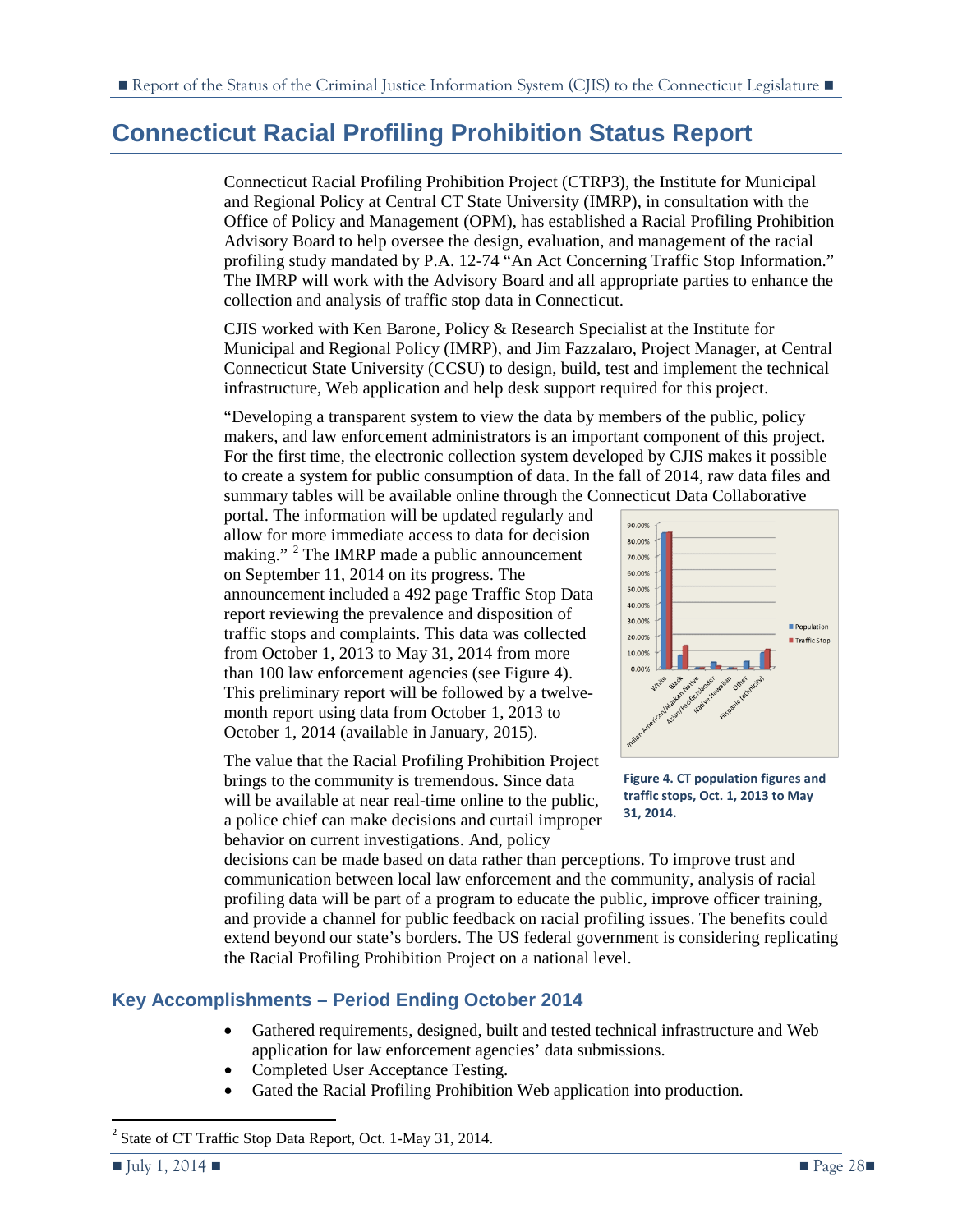- Finalized the help desk Standard Operating Procedures (SOP) within CJIS and DAS-BEST to support any reported technical issues with submission of data.
- Completed data submission testing with all of the state LEAs and their vendors who have not finished their programming.
- Established all connectivity needed by CCSU for data access and analysis.
- Created a reporting application to allow CCSU to conduct racial statistical analysis, and reporting.

# **Connecticut Racial Profiling — Conclusions**

The Connecticut Racial Profiling Prohibition Project is in production and maintenance mode. The CJIS technical development and support teams will continue to work with Ken Barrone, Jim Fazzalaro, and CCSU to meet the needs and goals of the Racial Profiling project.